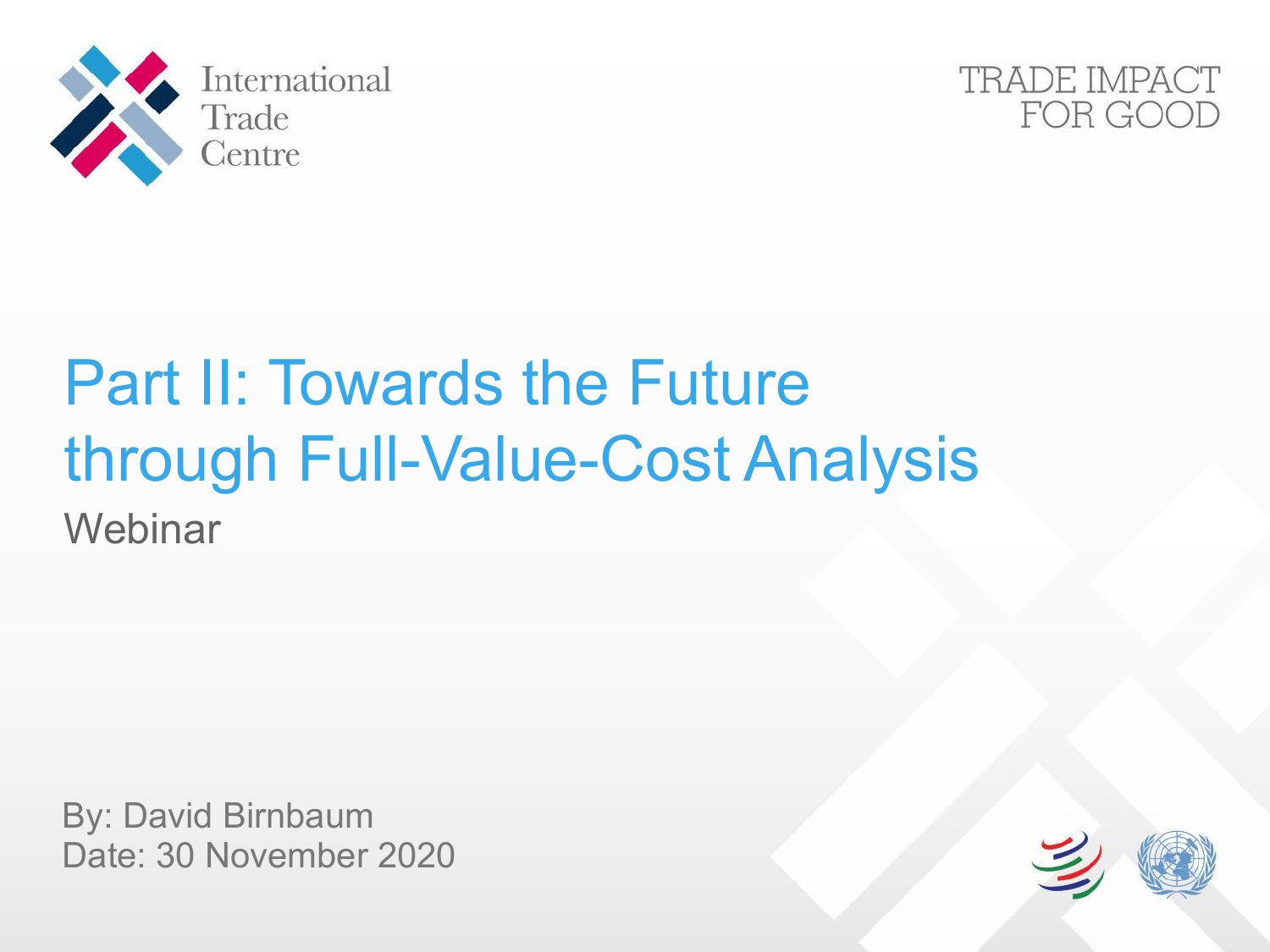#### Towards the Future

Our industry has always operated in a state of constant change.

For the most part we have dealt with this through a process of incremental development

- Greater efficiency
- Increase productivity
- More advanced technology
- Increased access to data

However, we are now facing a special situation, where the entire industry is in the throes of disruptive innovation. The industry as we know it, is coming to an end. It will be replaced by a new very different industry.

In this situation incremental development cannot succeed because it is based on the assumption that the industry five years from now will be an extension of the industry of today.

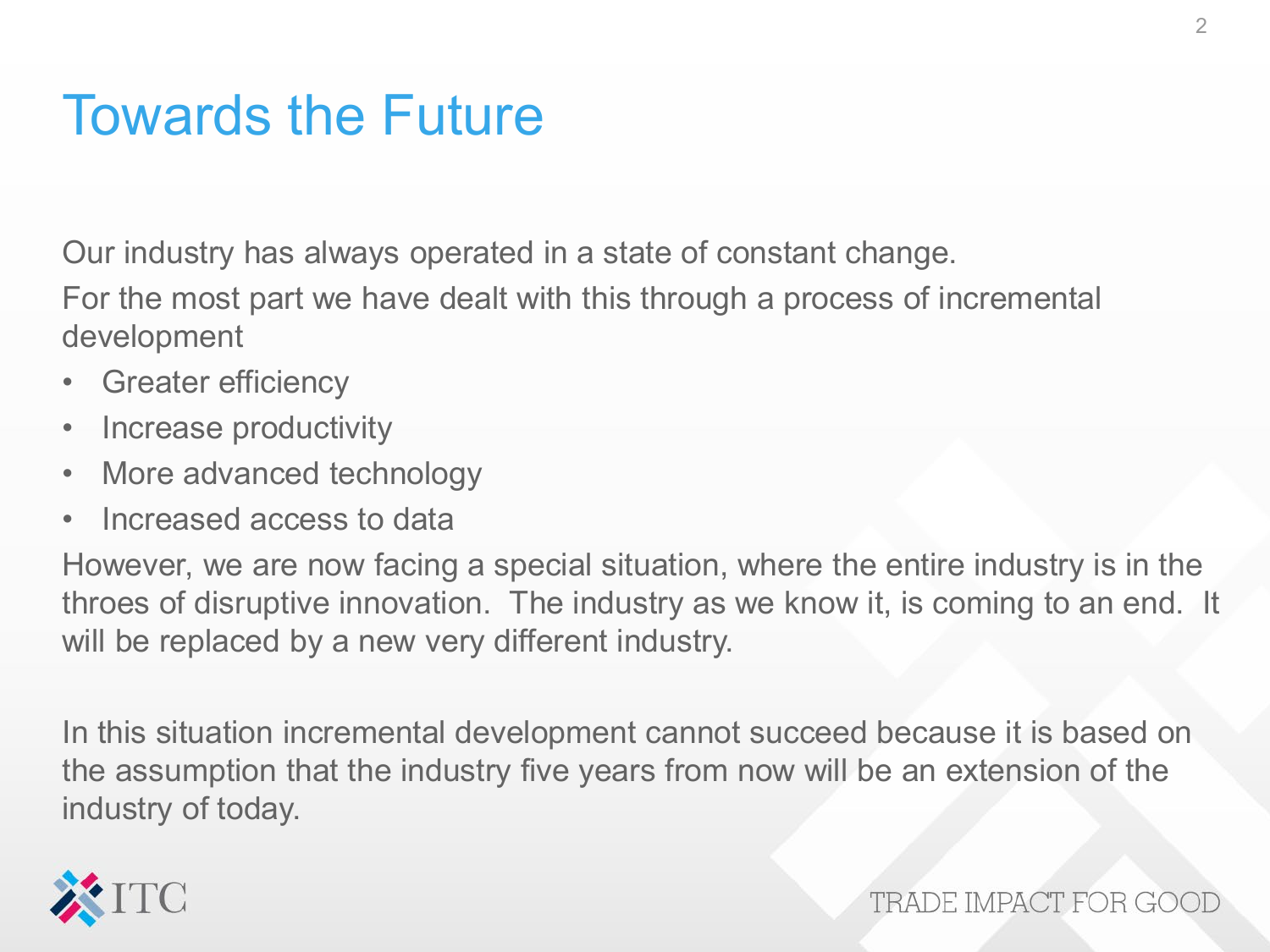# Facing the Unknown

This is by no-means unique.

In secondary school we all studied the industrial revolution, which ironically, began in the textile industry. We were all forced to memorize the names James Hargreaves and his Spinning Jenny, and Samuel Compton and his mule.

We can understand the manufacturers of horsedrawn wagons and coaches, who at the end of the 19th century were working hard to make their vehicles better, more efficient and more aesthetically pleasing, never realizing that their industry was dying

How many of us, today can see that the great oil companies that were once the world's largest corporations are already things of the past?

However, there is evidence of the change that it already upon us.

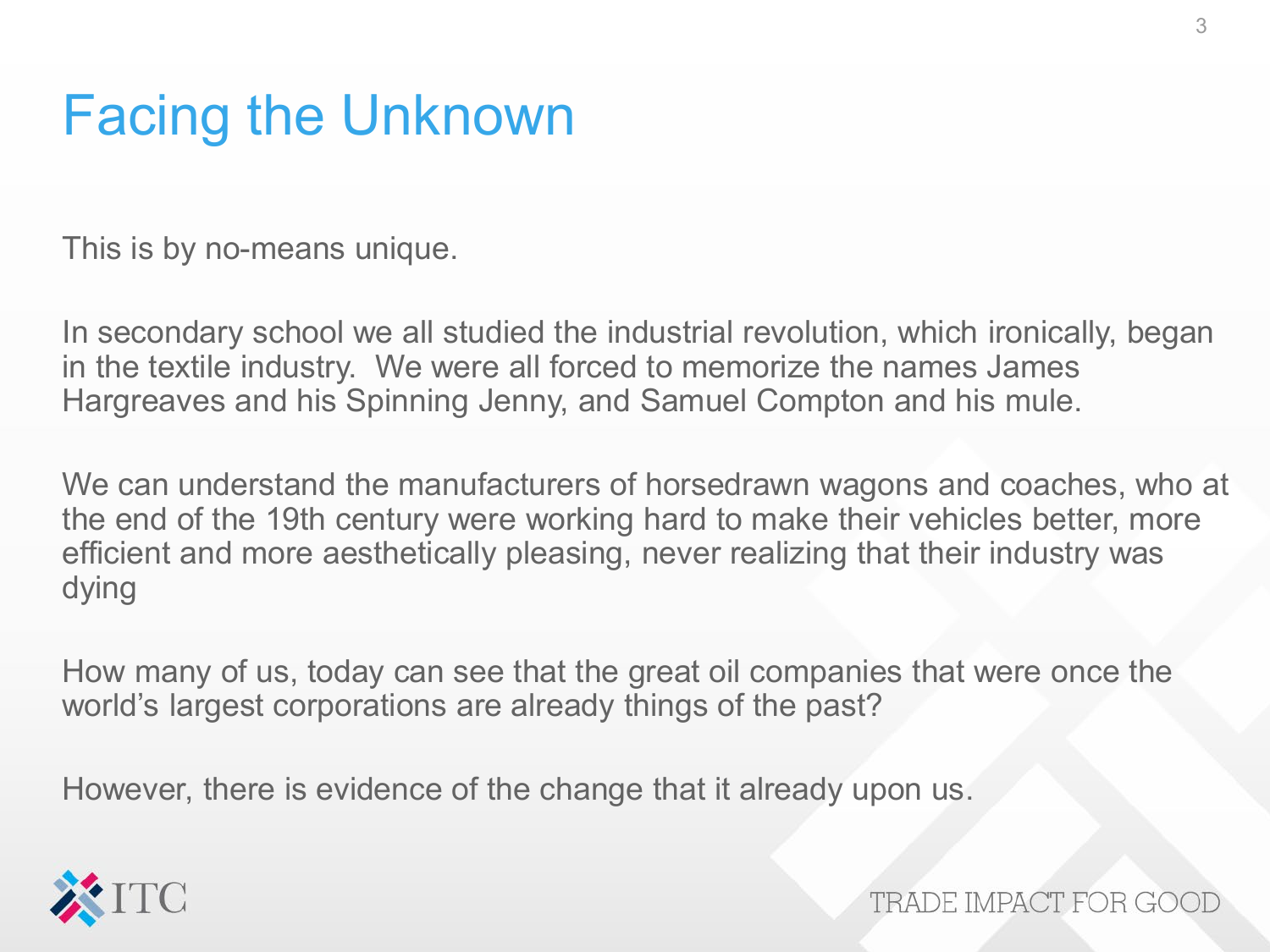#### Introduction: The unlearning experience

Our industry faces a serious problem

The decisions we make increasingly do not provide the solutions we expect

We blame this on incompetent management, the inability to keep up with an everchanging industry and/or the need for greater data and more sophisticated dataanalysis.

The real problem lies with the way we process information.

The purpose of this study is to provide a new decision process. Ironically, this book provides no new information. Everything in this study is well-known to professionals both on the supplier and customer sides.

The real problem is that to understand the new concepts, we must first put away our current ideas of how the industry operates and how we must operate in the industry

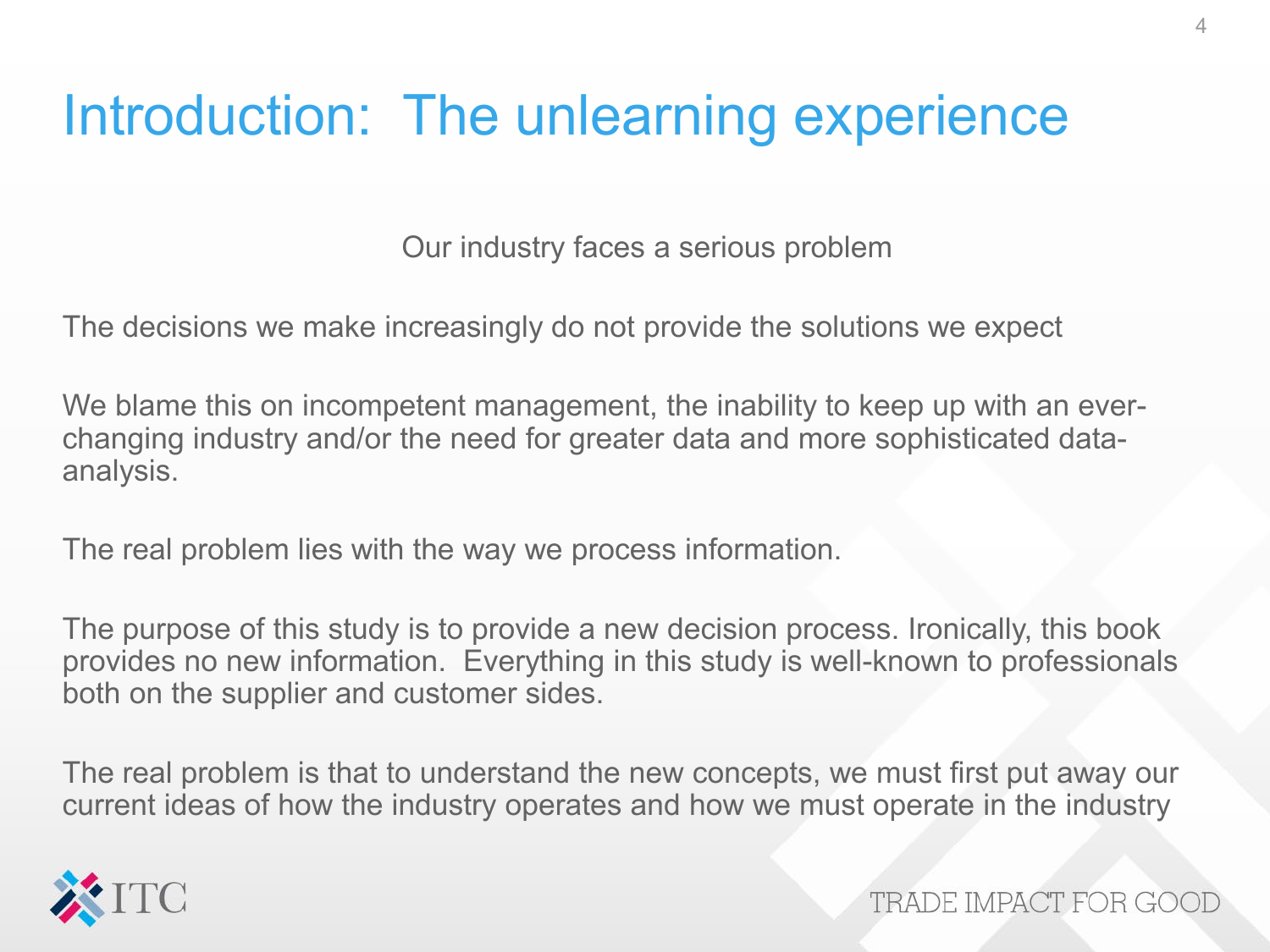# The Changing Face of the Global Garment Industry: I

The competitive Model

In the early days, when products were limited to cheap basic commodities such as T-shirts, cotton casual pants, basic woven shirts and underwear, customers' expectations were perforce extremely low: A decent garment shipped on time at a low, low price. Very quickly, supplier selection became a zero-sum game where the lowest FOB price won the order. Because there were many more factories than customers, factories became disposable tools – if low prices forced one factory to go out of business, there were two more ready to take its place.

In turn, the factory took the same position with regard to its workers. Because workers were for the most part semi-skilled, semi-literate women, they too were seen as disposable tools. If 10 workers quit, there were 20 more ready to take their places. This was the era of the zero-service factory where suppliers were equipped to do nothing more than cut & sew. Today, 65 years later, despite sophisticated modern technology, many customers still remain firmly trapped in the competitive strategy mentality.

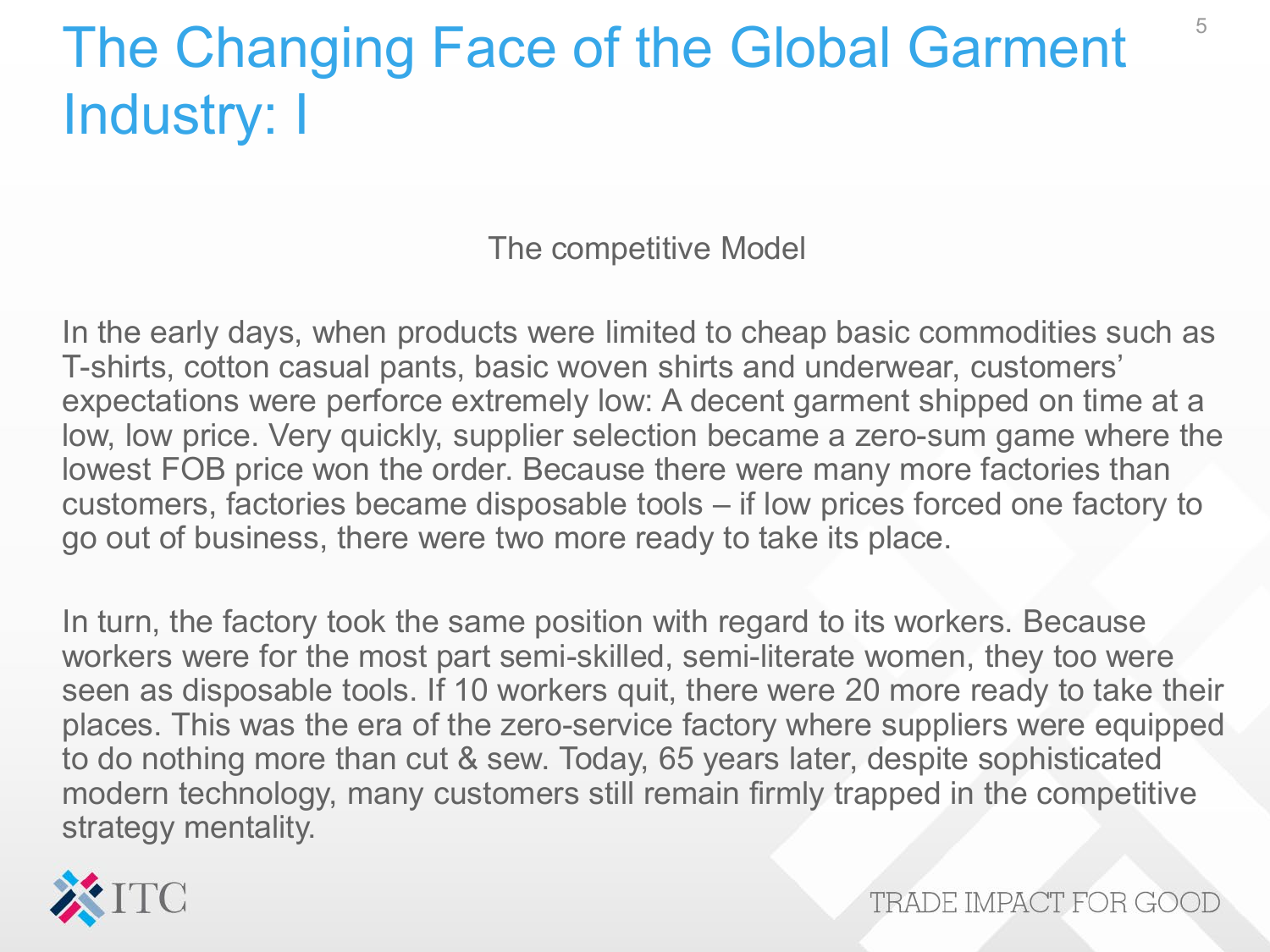# The Changing Face of the Global Garment Industry: II

The Cooperative Model

In the mid-1970s, the move from commodity to fashion created an opportunity for change on both the customer and the supplier sides. Customers (retailers and brands) began to recognize that while pushing down factory manufacturing prices might bring price reductions of 50¢-70¢ per unit, transferring product development work to the factory and developing fast turn could save up to ten times that amount. Where once factories were limited to the status of product makers, they could now be upgraded to become service suppliers.

The customer and supplier recognized that to meet the needs of the industry, they had to cooperate with each other to develop the necessary services. Under this new strategy, the zero-sum competitive model slowly began to be replaced. At the top of the pyramid were the full-service transnational giants and the specialist factories able to achieve strategic-supplier status

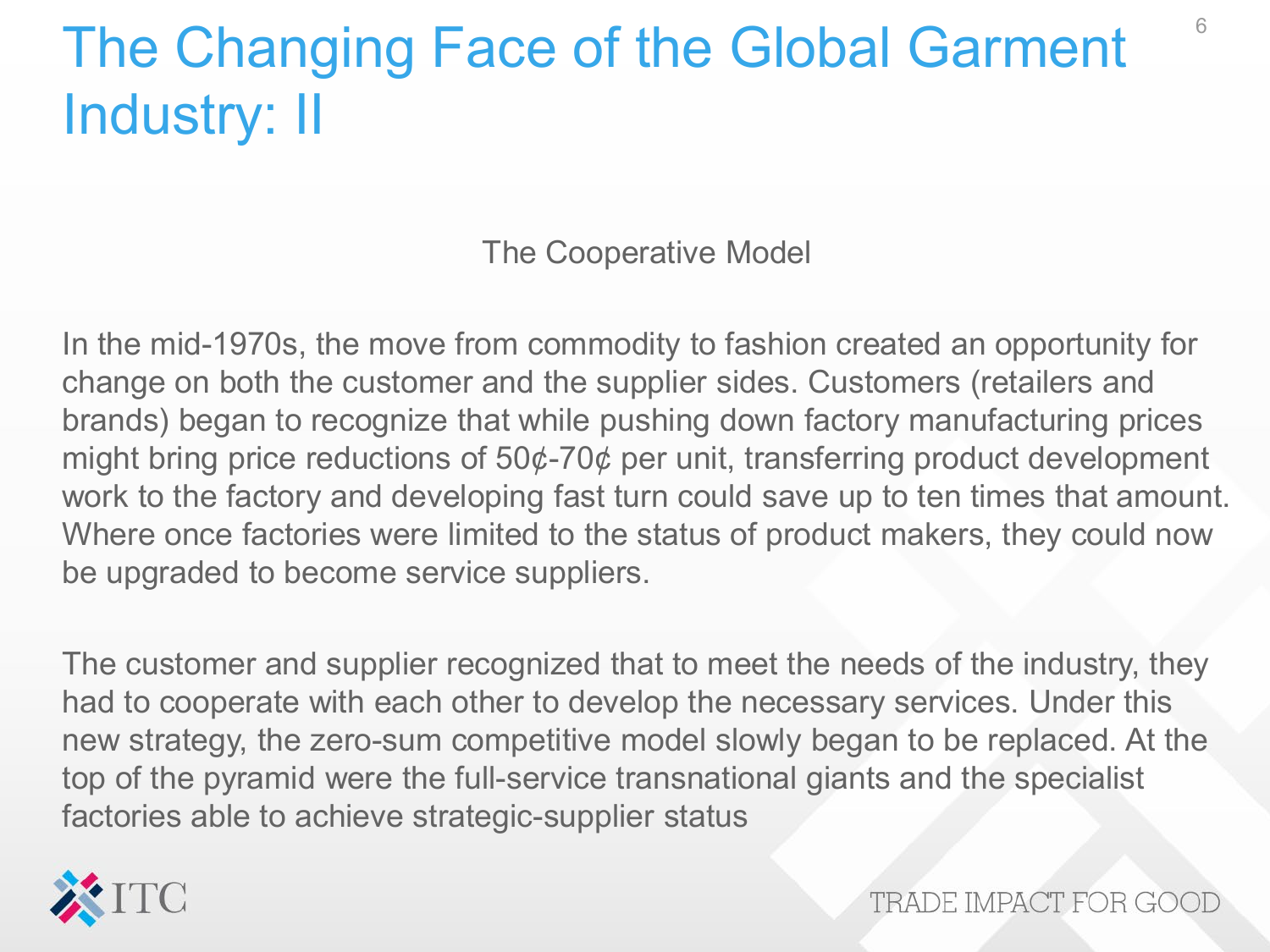# The Changing Face of the Global Garment Industry: III

The Collaborative Model

This model is still in a nascent state. The new industry customers, particularly both large and smaller e-commerce companies, are the catalyst for this latest model. Under this new model, the entire supply chain is hollowed out. In the collaborative model, the role of the customer is reduced to the first and final stages only– determining what the consumer wants, providing the factory with the original design and the final sales and marketing. Everything else is ceded to the factory.

In this new model, both the customer and supplier side recognize that neither side can move forward without the other. Consequently the relationship between the customer and supplier becomes a true partnership. Where originally this concept was limited to the pure-play retail sector, we now see a growing realization that what is relevant to e-commerce is equally relevant to the industry as a whole.



TRADE IMPACT FOR GO

7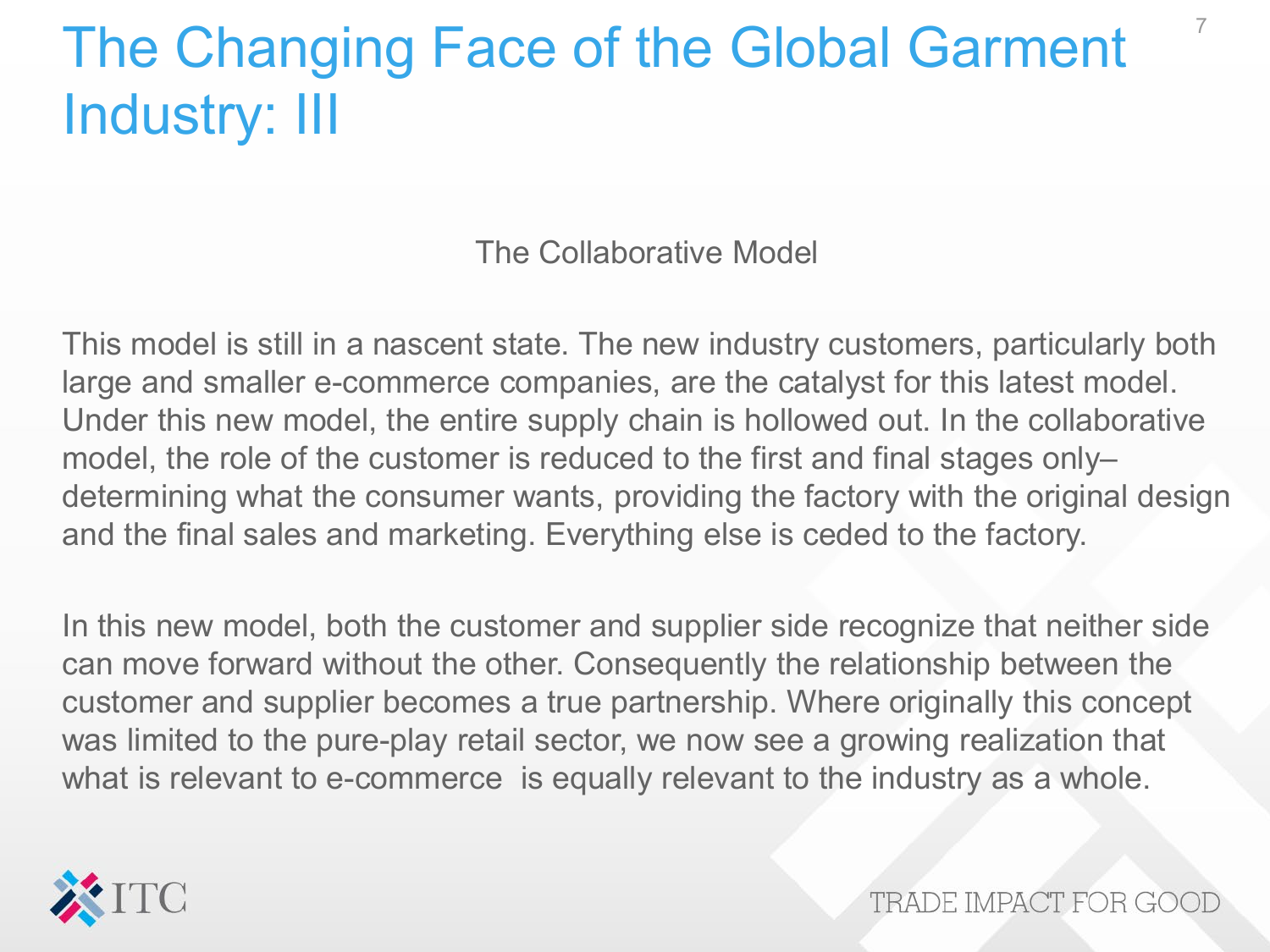#### Cost to Value Analysis

We start with some simple definitions:

- 1. COST is what the supplier pays for materials and manufacturing
- 2. PRICE is what buyer pays for materials and manufacturing
- 3. Everyone is both a customer and a supplier
	- a. The spinner pays a price when he buys fiber, but that fiber immediately becomes a cost of the yarn he produces
- b. The weaver pays a price for yarn, which becomes a cost in his fabric. This cost/price relationship moves up the supply chain until the retailer pays the price for the finished garment, which becomes the cost of the garment to the consumer

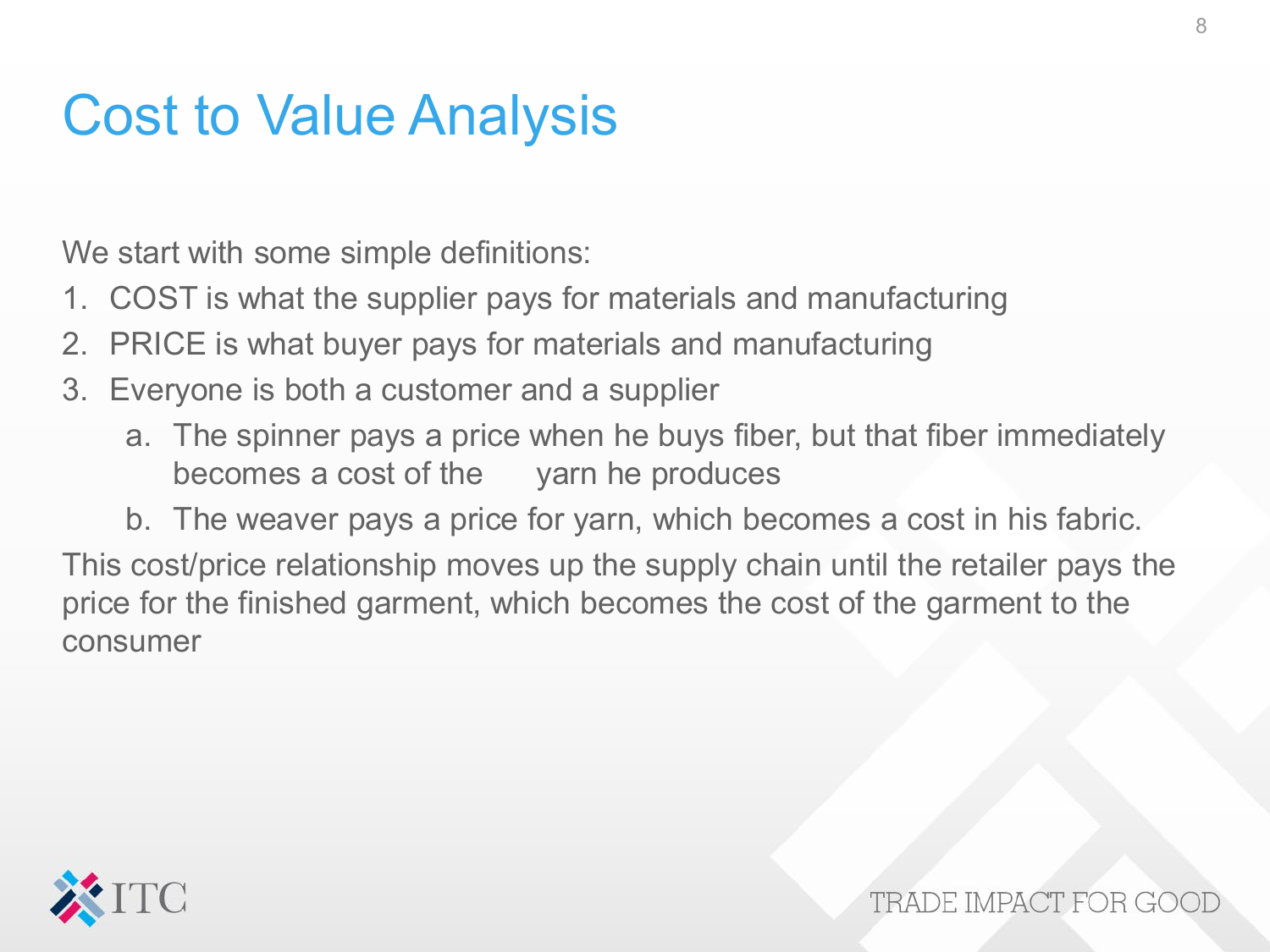### Cost to Value Analysis (cont)

COST, at least to some degree is calculable. We may not know, let alone calculate costs, but costs do exist

PRICE may not be calculable because it is based on VALUE, and value is personal. It may not even be rational

The customer does not care about cost.

You go to a pharmacy to buy toothpaste or an automobile agency to buy a car. You do not care what Colgate or Porsche paid for materials and manufacturing, you only care that

THE THING IS WORTH THE PRICE TO YOU

What is true for you when you buy toothpaste or a car is equally true when you buy 50,000 woven shirts.

The only difference is that in cost to value analysis,

COST AND VALUE MUST BE CALCULABLE

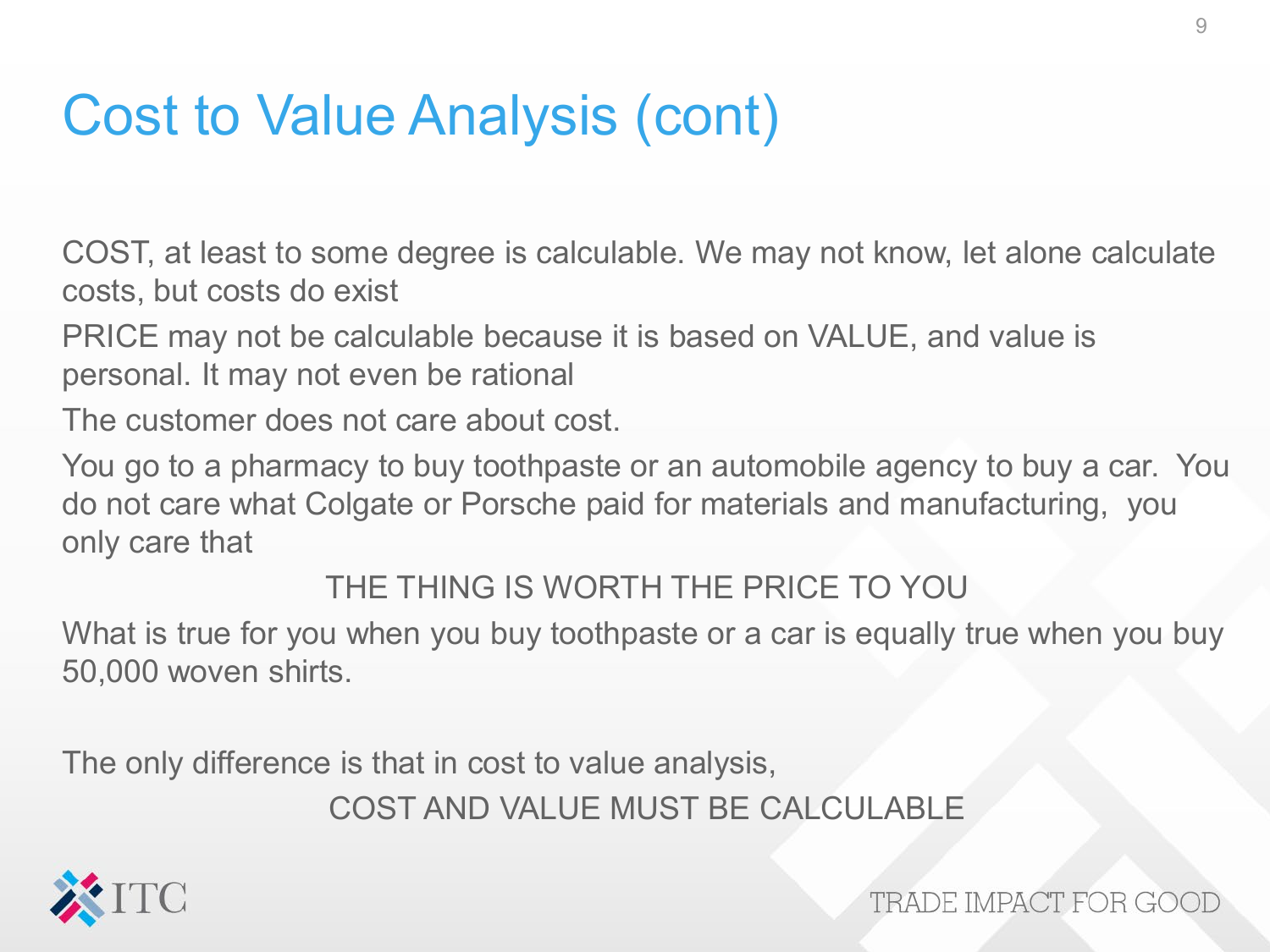#### The problem with the Basic Cost sheet

| <b>Basic Costing</b>   |                   |         |  |  |  |
|------------------------|-------------------|---------|--|--|--|
|                        | <b>PCT of FOB</b> | Cost    |  |  |  |
| <b>Material Fabric</b> | 60.0%             | \$6.00  |  |  |  |
| <b>Material Trim</b>   | 10.0%             | \$1.00  |  |  |  |
| <b>CM Labour</b>       | 6.4%              | \$0.64  |  |  |  |
| <b>CM Overhead</b>     | 18.6%             | \$1.86  |  |  |  |
| <b>CM Total Cost</b>   | 25.0%             | \$2.50  |  |  |  |
| <b>Total Cost</b>      | 95.0%             | \$9.50  |  |  |  |
| <b>Factory Profit</b>  | 5.0%              | \$0.50  |  |  |  |
| <b>Total FOB Cost</b>  |                   | \$10.00 |  |  |  |

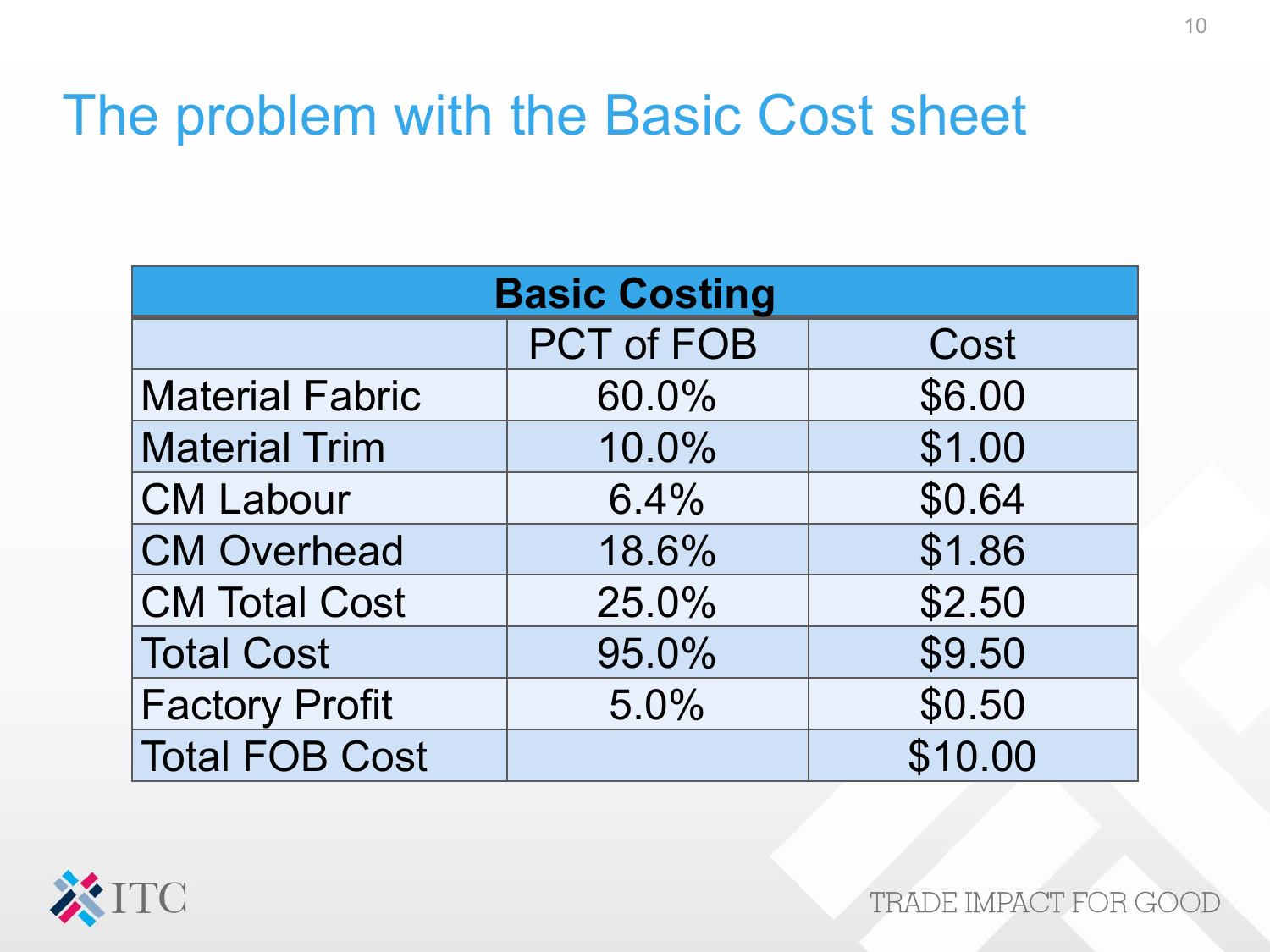# The Problem with the Basic Cost sheet (cont)

The reality is that there is no such thing as a valid cost sheet because there is no such thing as the cost of any style. The costs of any style cannot be fixed because other outside factors change the cost

- The Factory: Each factory will have its own unique costs because each factory has its own unique structure and system. Think Productivity
- The Order: Quantity directly affects cost. The cost per garment for an order of 100 pieces is greater than the cost per garment for an order of 1000 pieces, which in turn is greater than the cost per garment for an order of 5000 pieces, which in turn is greater than. . .
- Date: The cost per garment in low season is less than the cost per garment for the same style in high season when the factory faces capacity issues, availability of materials, etc.
- What you pay for an item may not be the total cost. To take the simplest case, you may pay 10 $\phi$  for a zipper, the cost of that zipper may be \$10.00. This is not theory

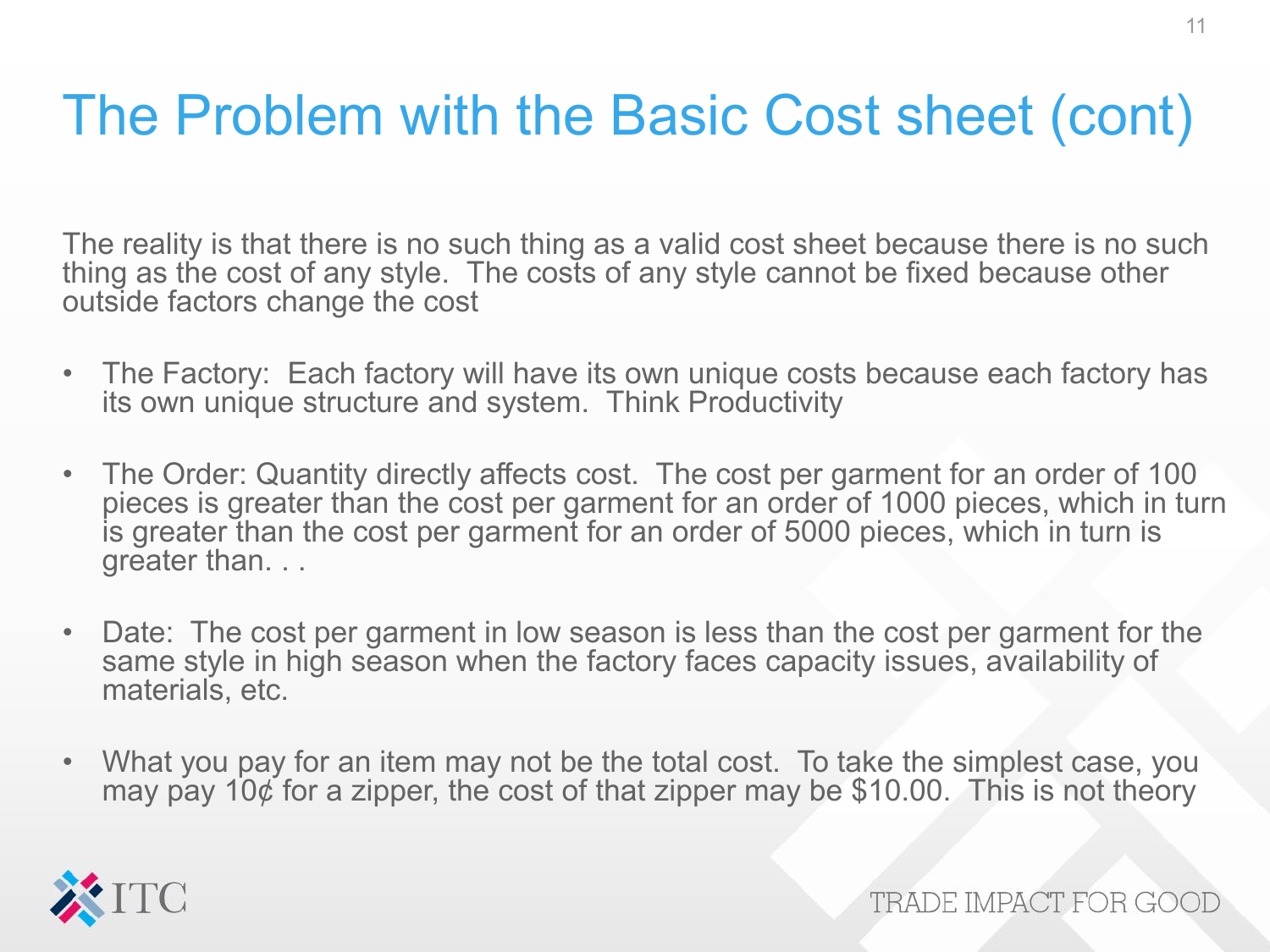#### The Cost-to-Value Cost Sheet

Cost to value analysis is all about change.

Management wants to make an investment. To make the right decision they must compare the added cost of the investment with the added value the investment will provide

The result is a two part cost sheet: Before and After

The cost-to-value cost sheet must include all the costs and values. A cost incurred at an early stage may not provide value until a very later stage. To be relevant the cost sheet must include both. For example where the factory is part of a free trade agreement, buying local fabric may add material costs at the outset, but those costs will be more than offset when we include import duty on the cost sheet. Since the basic cost sheet includes only FOB, we cannot see the value of import duty savings

The Cost sheet below does not include any services; therefore there is no before-andafter. The cost values; e.g., 5% agent commission, 20% product development costs. are arbitrary. 75% markup and 35% markdown are estimates

Finally since we will be using 100% cotton woven shirts throughout our cost analyses, we have listed 16.2% import duty (the U.S. rate for HTS 5205.20 Cotton Woven Shirts)

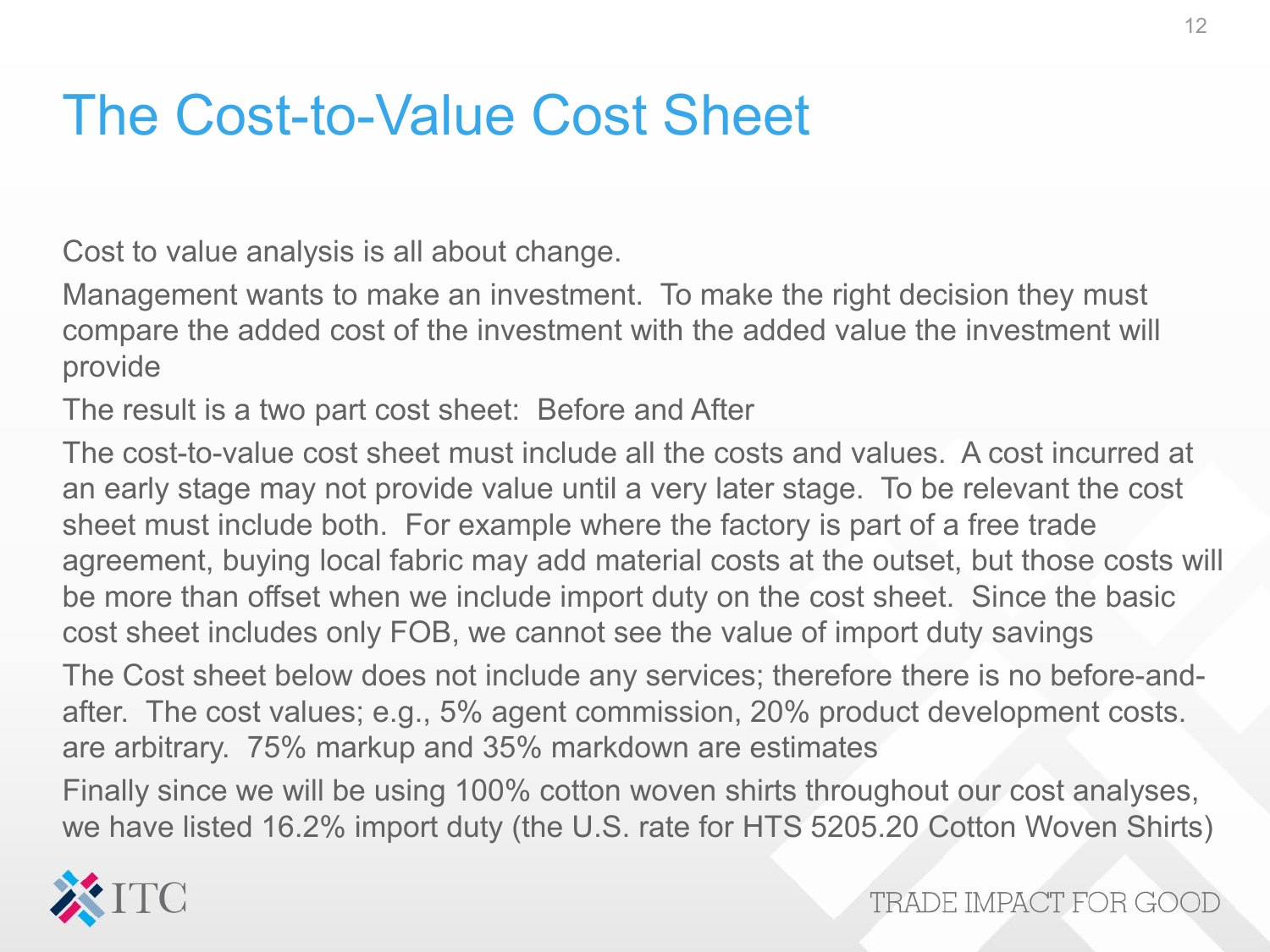#### Cost to Value Cost sheet

|                                                     |                                 | <b>No Added Services</b> |         | <b>No Added Services</b> |                     |
|-----------------------------------------------------|---------------------------------|--------------------------|---------|--------------------------|---------------------|
|                                                     |                                 | <b>Cost Factors</b>      | Cost    | Price                    | <b>Cost Factors</b> |
| $\vert$ 1                                           | Material                        |                          | \$6.00  | \$6.00                   |                     |
| $\overline{\mathsf{2}}$                             | <b>Trim</b>                     |                          | \$1.00  | \$1.00                   |                     |
| $\overline{\mathbb{3}}$                             | <b>CM Labor</b>                 |                          | \$0.64  | \$0.64                   |                     |
| 4                                                   | <b>CM Overhead</b>              |                          | \$1.86  | \$1.86                   |                     |
| $\overline{5}$                                      | <b>CM Total Cost</b>            |                          | \$2.50  | \$2.50                   |                     |
| $\begin{array}{c} \hline 6 \\ \hline 7 \end{array}$ | <b>Added Cost</b>               |                          |         |                          |                     |
|                                                     | <b>Total Cost</b>               |                          | \$9.50  | \$9.50                   |                     |
| $\overline{\mathbf{8}}$                             | <b>Added Profit</b>             |                          |         |                          |                     |
| $\overline{9}$                                      | <b>Factory Profit</b>           |                          | \$0.50  | \$0.50                   |                     |
| $\overline{10}$                                     | <b>Total FOB Cost</b>           |                          | \$10.00 | \$10.00                  |                     |
| 11                                                  | <b>Agent Commission</b>         | 5.0%                     | \$0.50  | \$0.50                   | 5.0%                |
| 12                                                  | Freight                         |                          | \$0.25  | \$0.25                   |                     |
| 13                                                  | Duty                            | 16.2%                    | \$1.62  | \$1.62                   | 16.2%               |
| 14                                                  | Clearance                       |                          | \$0.10  | \$0.10                   |                     |
| 15                                                  | Transport                       |                          | \$0.15  | \$0.15                   |                     |
| 16                                                  | Total Delivery Duty Paid DDP)   |                          | \$12.62 | \$12.62                  |                     |
| 17                                                  | <b>Product Development Cost</b> | 20.0%                    | \$2.52  | \$2.52                   | 20.0%               |
| 18                                                  | <b>Distribution Center cost</b> | 5.0%                     | \$0.63  | \$0.63                   | $5.0\%$             |
| $ 19\rangle$                                        | In-Store                        |                          | \$15.78 | \$15.78                  |                     |
| 20                                                  | Markup                          | 75.0%                    | \$47.03 | \$47.33                  | 75.0%               |
| 21                                                  | Retail                          |                          | \$63.10 | \$63.10                  |                     |
| 22                                                  | Markdown                        | 35.0%                    | \$22.09 | \$22.09                  | 35.0%               |
| 23                                                  | <b>Net Retail</b>               |                          | \$41.02 | \$41.02                  |                     |
| $\overline{24}$                                     | Net Retail Profit               | 40.0%                    | \$25.24 | \$25.24                  | 40.0%               |

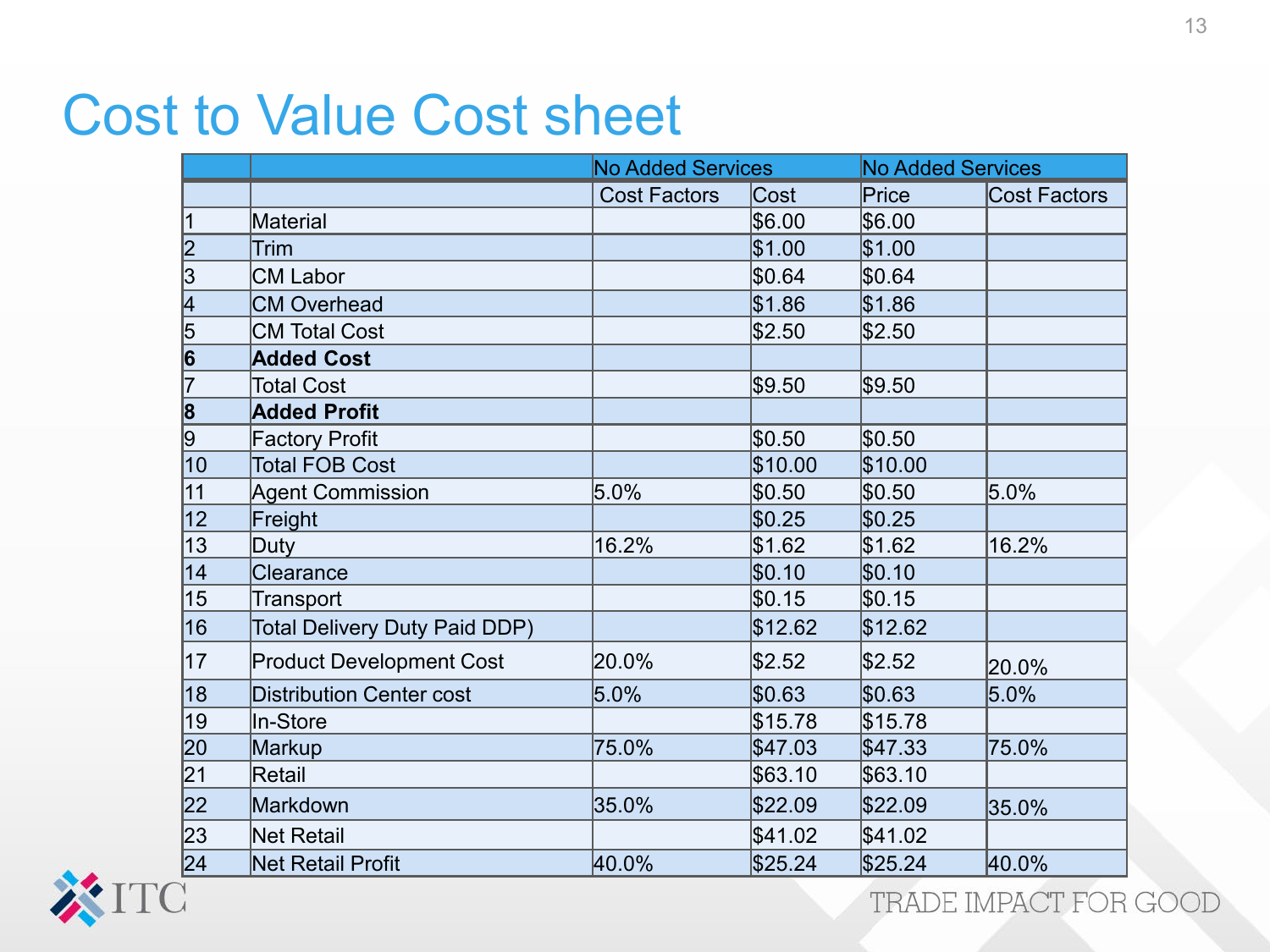#### Intrinsic cost savings

Every effort on the part of management to increase profit by reducing costs can be divided into two parts:

- Added Cost: the investment of time, effort, and capital
- Added Value: the profit derived from the investment

When the cost of the investment is paid for by the company and the value received goes back to the same company, we define this as intrinsic cost savings

These cost savings can be based on work by either the customer or by the supplier but in the case of intrinsic costs work carried out by the factory benefits only the factory. Work carried out by the brand or retailer customer benefits only that customer.

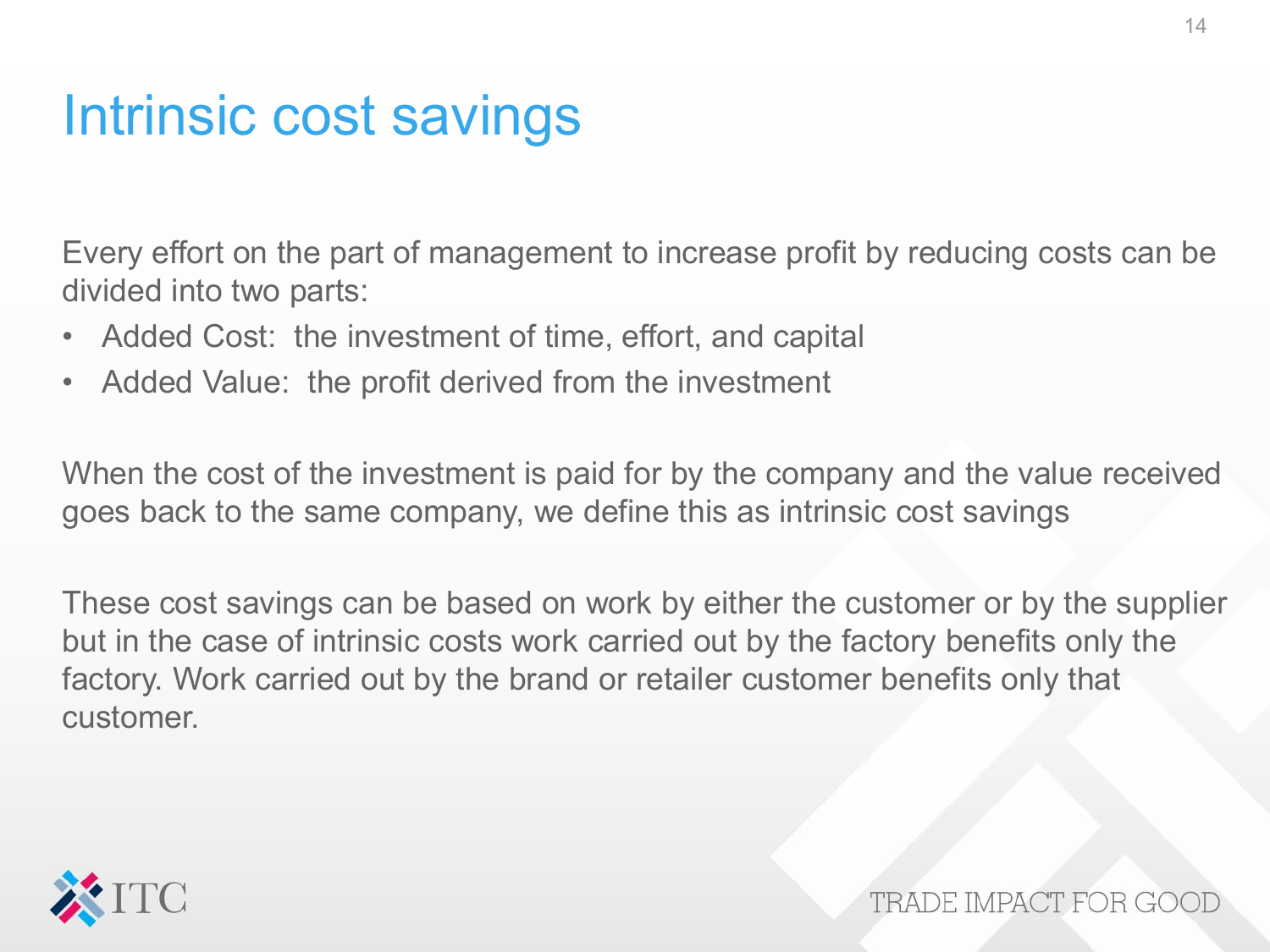# Intrinsic Cost Savings (cont)

• The Customer Side Cost savings may come from different areas: Expansion to new markets Added products Introduction of new technology Garment FOB price reduction

• The Factory Side Cost savings may come from different areas: Capital Investment in high-tech equipment Capital investment in worker training

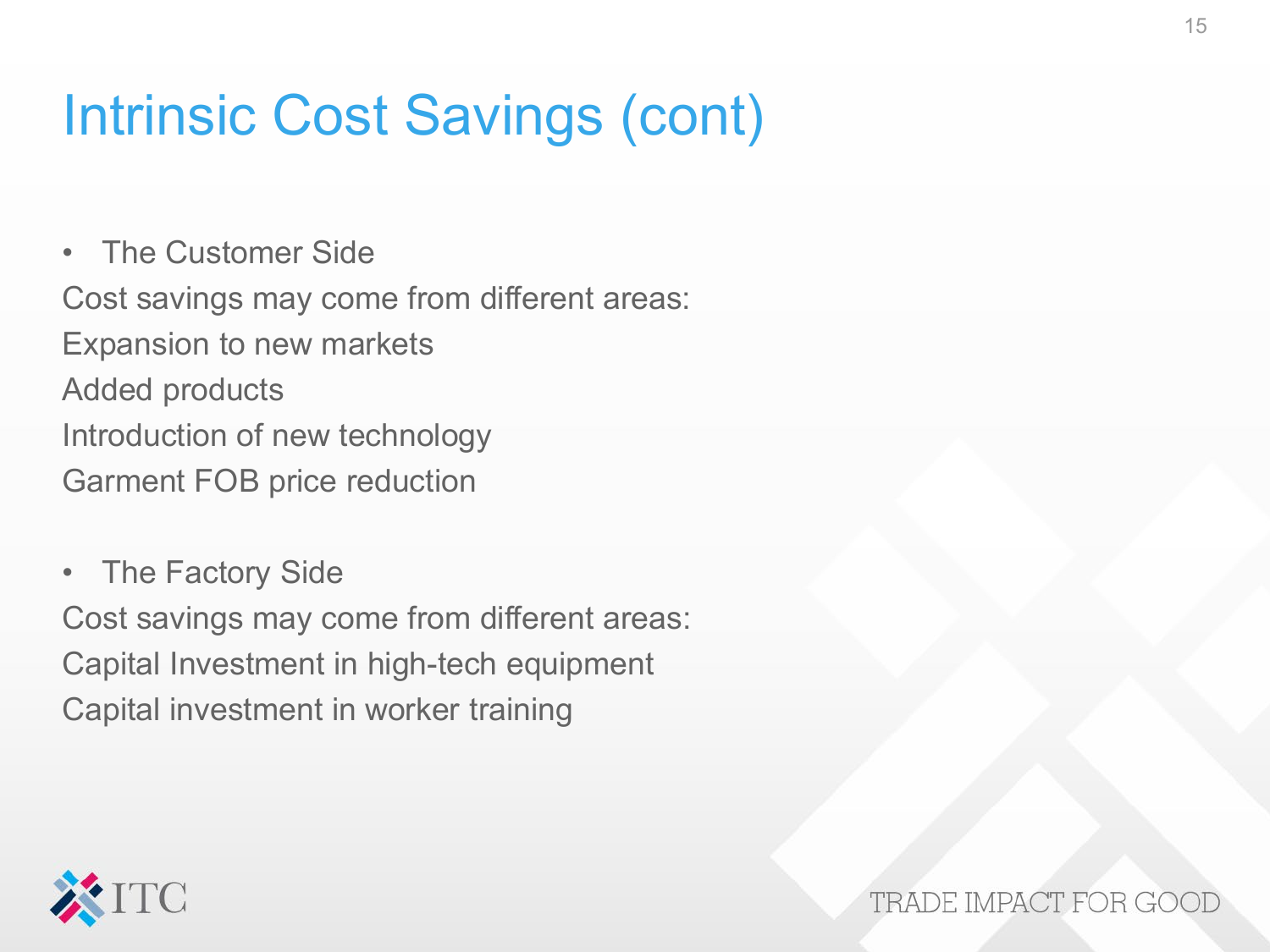# The Factory Side: Investment in high-Tech **Machinery**

Assume a machine that costs \$25,000 will do the work of four sewers. This sounds pretty good. With enough investment, a factory with 200 sewers could be reduced to 50 sewers. But let's look closer at the numbers.

Let's assume the following:

- The cost of the machine will be amortized over a period of 5 years = \$5000 per year
- Interest at  $5\%$  = \$625 per year
- Cost =  $$5,625$  per year
- Cost per month  $= $468.75$

| Investment in Capital Equipment Replaces 4 Workers @ \$150/month Wage |                                                 |         |                  |          |  |  |
|-----------------------------------------------------------------------|-------------------------------------------------|---------|------------------|----------|--|--|
| <b>Machine cost</b>                                                   | Annual Amortization   Interest   Cost Per Annum |         | <b>Per Month</b> |          |  |  |
|                                                                       | $5 \text{ vrs}$                                 | $5.0\%$ |                  | \$12.00  |  |  |
| \$25,000.00                                                           | $$5.000.00$ \$625.00                            |         | \$5,625,00       | \$468.75 |  |  |

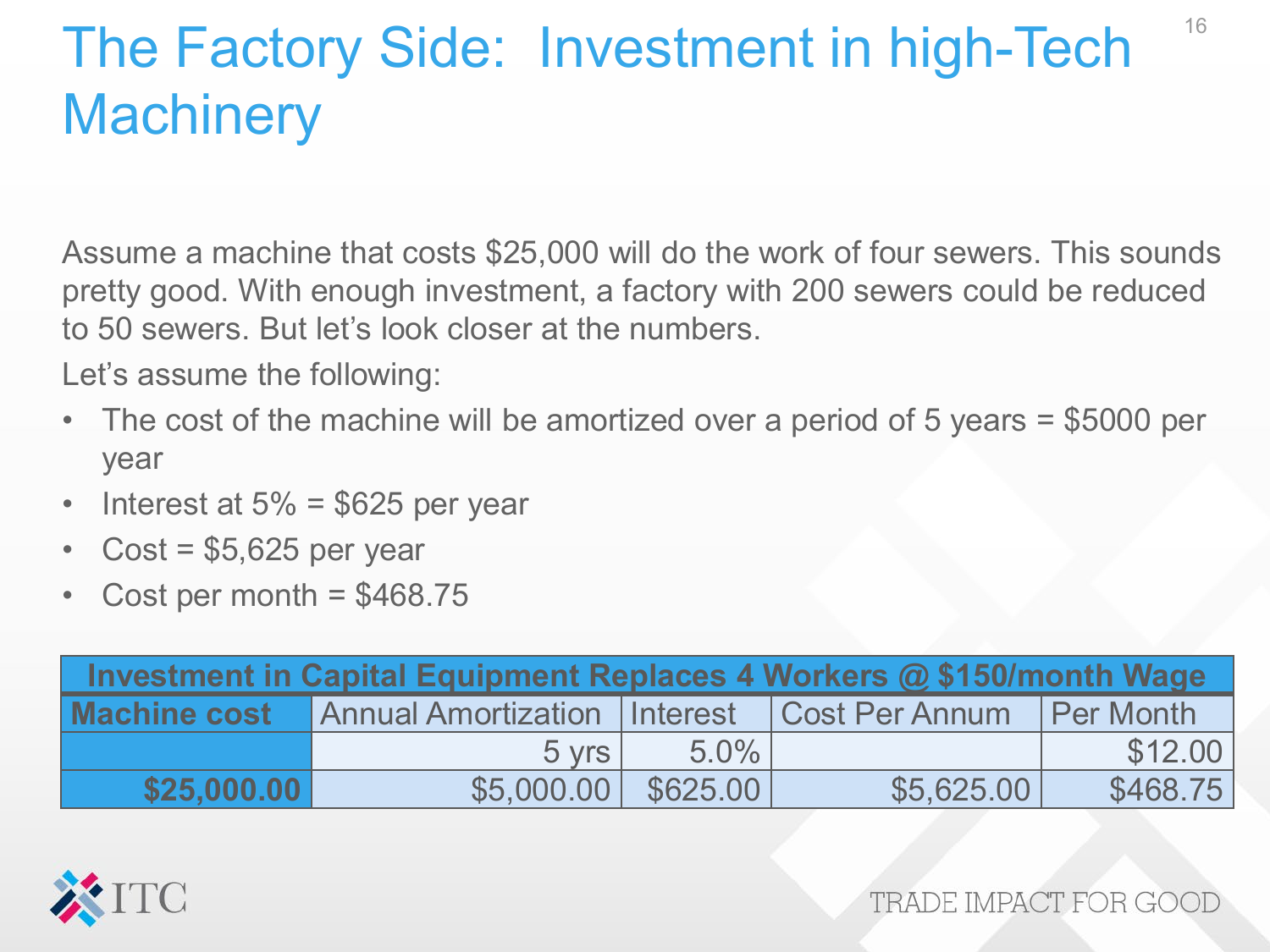# Calculating Capital Cost per Minute

To calculate the capital cost per minute,

we divide the total number of working minutes per month (10hrs/day x 26 days/mo = 15600 minutes).

This comes to 3cts/minute. The capital cost of a 40-minute garments is therefore \$1.20.

| Capital Cost per Unit (40 min/pc) |        |        |  |  |
|-----------------------------------|--------|--------|--|--|
| Per Month Per Minute Per Unit     |        |        |  |  |
| \$468.75                          | \$0.03 | \$1.20 |  |  |

The table below shows how the investment of one machine that replaces four workers breaks even on a per-unit basis.

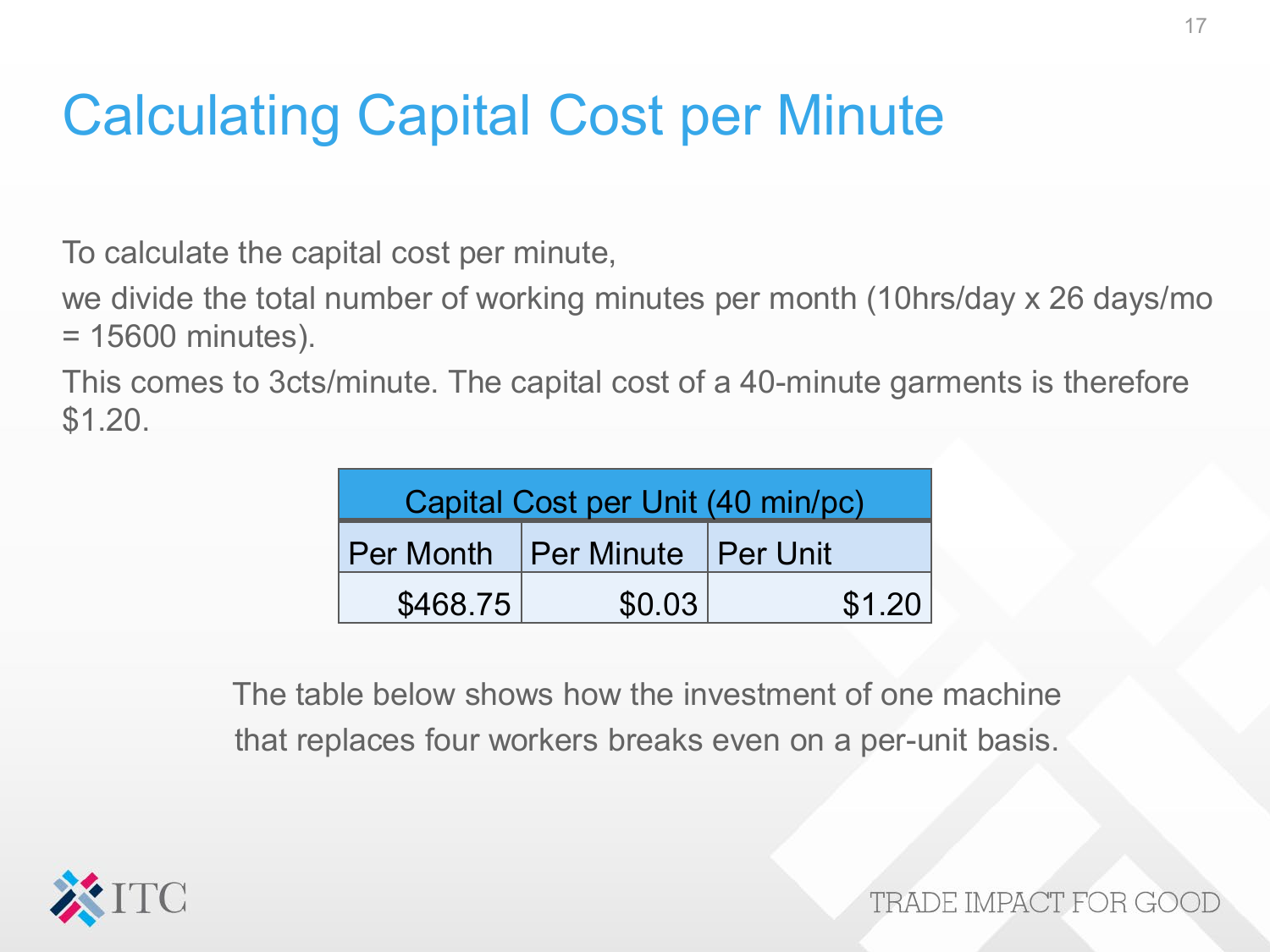For the cost sheet, we now use material and trim costs multiplied by 4 since we are talking about the work done by four workers.

Capital investment stays at \$1.20 because there is only one machine.

We then have to calculate the sewing labor cost per unit. Here we go back to the 15600minutes/worker per month divided by the \$150/mo wage. That works out to 0.96cts/minute or 38cts per 40-minute garment.

Sewing labor represents only part of the CM total labor, about 60%. The rest is made up of labor from other departments (cutting, pressing, packing etc) which is not affected by capital investment calculations. CM overhead remains the same because the number of units produced is unchanged, only the number of workers decreases.

| Capital Investment 1 Machine Replaces 4 Workers |                    |                                   |                                 |                    |  |  |
|-------------------------------------------------|--------------------|-----------------------------------|---------------------------------|--------------------|--|--|
|                                                 |                    | <b>Without Capital Investment</b> | <b>After Capital Investment</b> |                    |  |  |
|                                                 | <b>Cost Factor</b> | Cost                              | Cost                            | <b>Cost Factor</b> |  |  |
| <b>Material</b>                                 | 60%                | \$24.00                           | \$24.00                         |                    |  |  |
| <b>Trim</b>                                     | 10%                | \$4.00                            | \$4.00                          |                    |  |  |
| <b>Capital Investment</b>                       |                    | \$0.00                            | \$1.20                          |                    |  |  |
| <b>CM Labor Sewing</b>                          |                    | \$1.54                            | \$0.38                          |                    |  |  |
| <b>CM Labor Other</b>                           |                    | \$0.77                            | \$0.77                          |                    |  |  |
| <b>CM Overhead*</b>                             |                    | \$6.69                            | \$6.69                          |                    |  |  |
| <b>FOB</b>                                      |                    | \$37.00                           | \$37.04                         | $-$0.04$           |  |  |

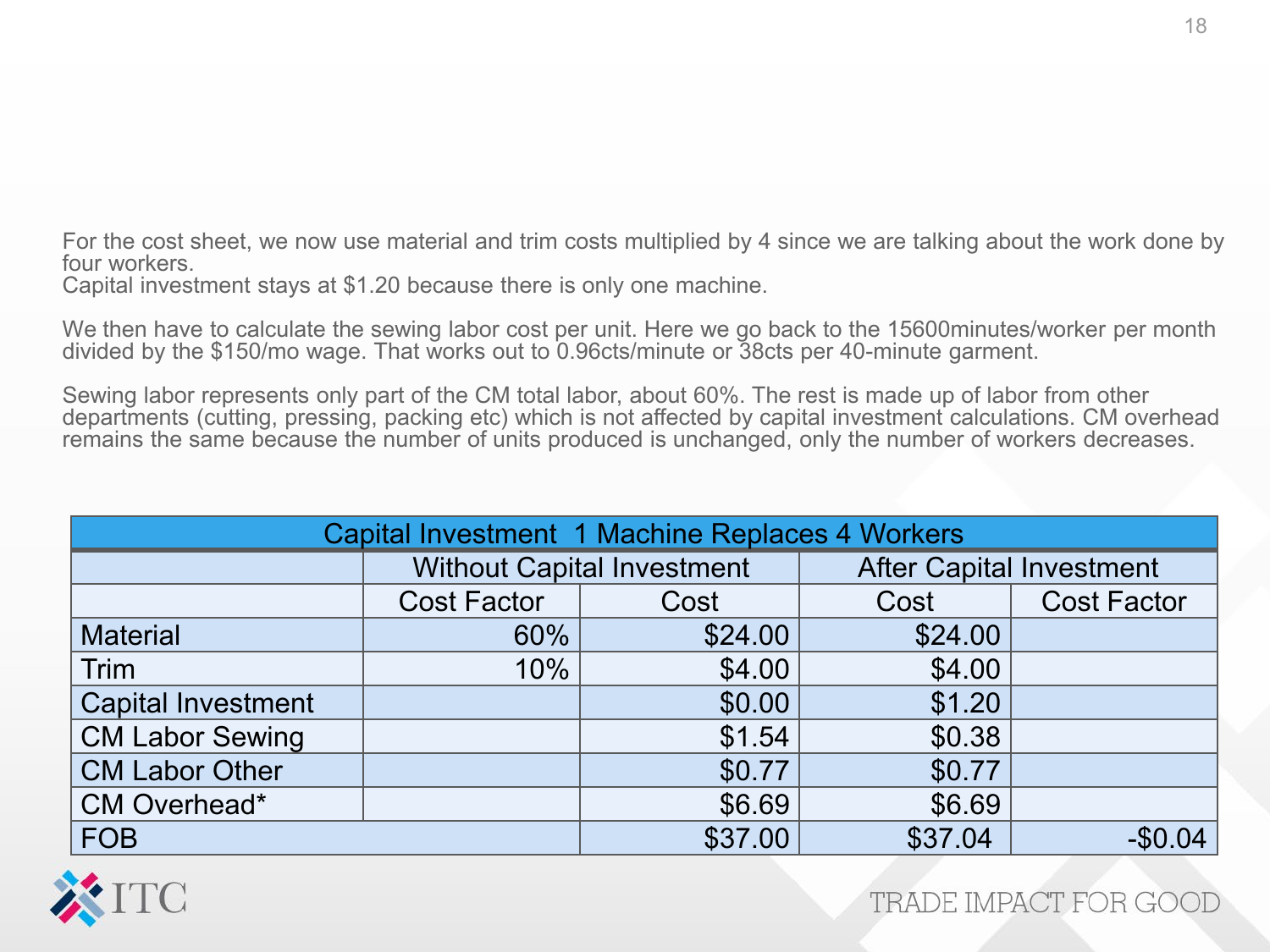#### Capital Investment: Other Factors

How many factories in developing countries have access to funds for capital investment? To make matters worse, we haven't even factored in the cost of maintenance. Furthermore, the 50 remaining workers would not be illiterate semiskilled sewers but rather university graduates with engineering degrees. And if we are located in least developed countries LDCs), we have to ask if we can find qualified engineers in our area, and if so, how much would we have to pay them.

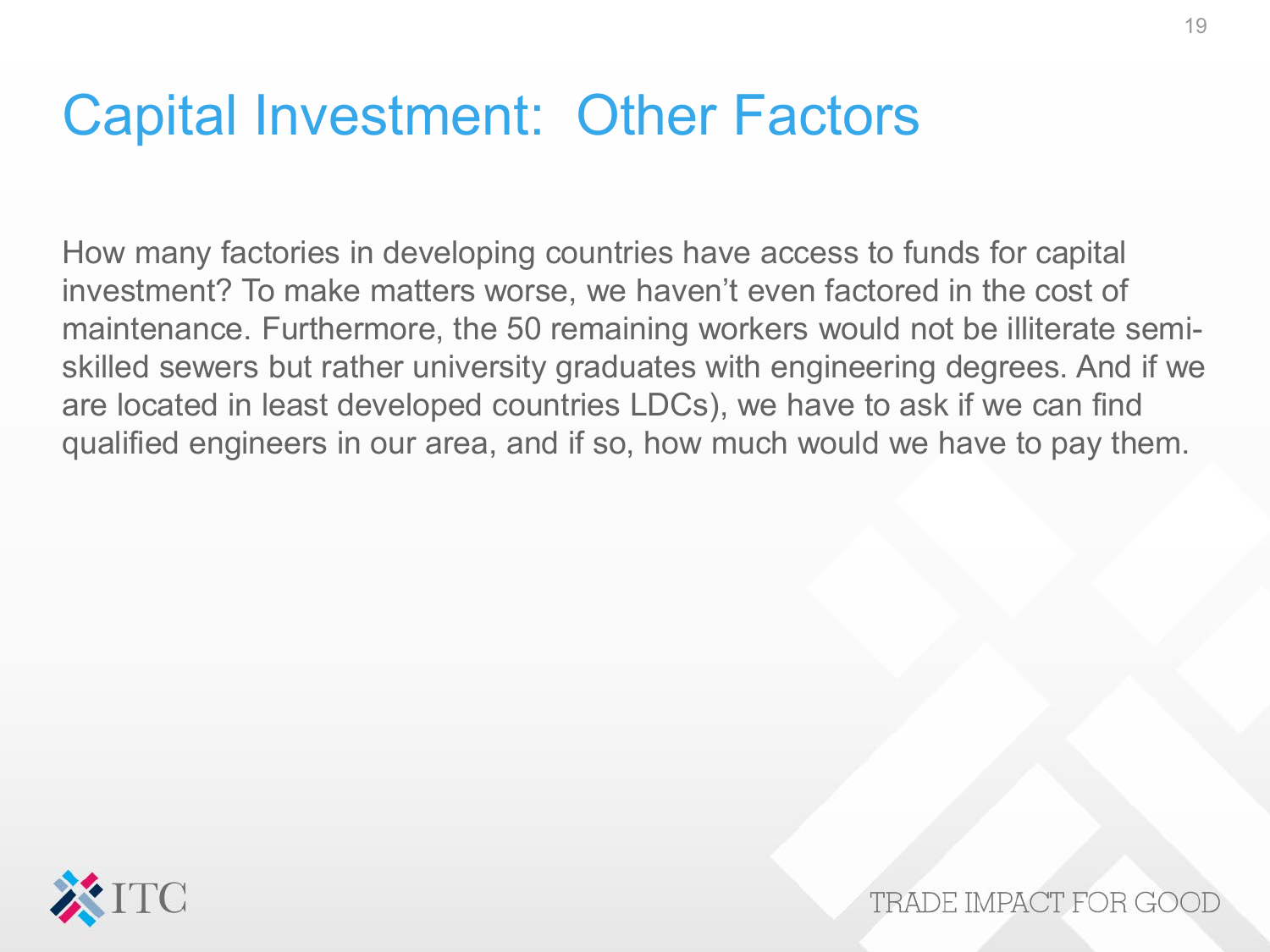# Capital Investment Developing v Developed **Countries**

Imagine you are H.B. Schlogvessel, a factory owner in an industrialized country.

You are faced with the same problem. Wages are indeed rising.

Unlike your counterpart located in a developing country

who can no longer afford to pay his workers \$150 a month for a 60+ hour week,

you are paying \$3000 a month for an eight-hour day, five days a week.

You are in an altogether different position. In your case the machine is cheaper than the worker. Your investment practically pays off even if the \$25,000 capital investment replaces one worker and you get real savings if it replaces two workers.

| <b>Capital Investment 1 Machine Replaces 2 Workers</b> |                              |         |                                |                        |  |  |
|--------------------------------------------------------|------------------------------|---------|--------------------------------|------------------------|--|--|
|                                                        | <b>No Capital Investment</b> |         | <b>With Capital Investment</b> |                        |  |  |
|                                                        | <b>Cost Factor</b>           | Cost    | Cost                           | <b>Cost Factor</b>     |  |  |
| <b>Material</b>                                        | 60%                          | \$24.00 | \$24.00                        |                        |  |  |
| Trim                                                   | 10%                          | \$4.00  | \$4.00                         |                        |  |  |
| <b>Capital Investment</b>                              |                              | \$0.00  | \$1.20                         |                        |  |  |
| <b>CM Labor Sewing</b>                                 |                              | \$17.79 | \$8.89                         |                        |  |  |
| <b>CM Labor Other</b>                                  |                              | \$8.89  | \$8.89                         |                        |  |  |
| <b>CM Overhead</b>                                     |                              | \$26.68 | \$26.68                        |                        |  |  |
| <b>FOB</b>                                             |                              | \$69.37 | \$61.66                        | Factory Savings \$7.70 |  |  |



TRADE IMPACT FOR GOO

20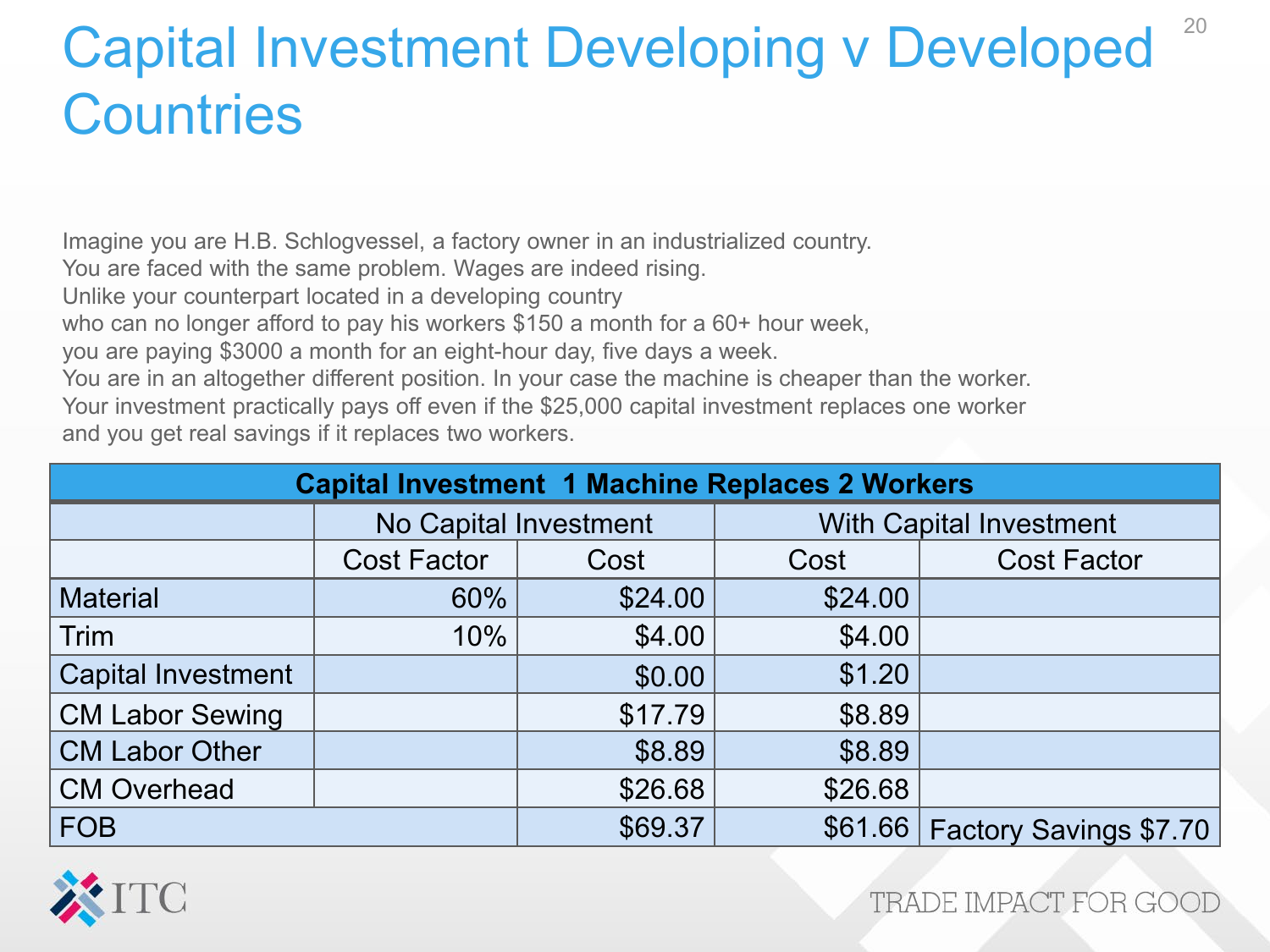#### Intrinsic Cost Saving: Investment in Worker **Training** 21

#### Cost-to-Value Cost Sheet

| 25% Increased Productivity from 40 to 30 minutes per garment |        |                           |                             |        |  |
|--------------------------------------------------------------|--------|---------------------------|-----------------------------|--------|--|
|                                                              |        | <b>No Worker Training</b> | <b>With Worker Training</b> |        |  |
|                                                              | Factor | Cost                      | Cost                        | Factor |  |
| <b>Material</b>                                              | 60%    | \$6.00                    | \$6.00                      |        |  |
| Trim                                                         | 10%    | \$1.00                    | \$1.00                      |        |  |
| <b>CM Labor</b>                                              |        | \$0.64                    | \$0.48                      | 75%    |  |
| <b>CM Overhead</b>                                           |        | \$1.86                    |                             | 75%    |  |
| <b>CM Total Cost</b>                                         |        | \$2.50                    | \$1.88                      |        |  |
| <b>Added Training</b><br>Cost                                |        | \$0.00                    | \$0.21                      |        |  |
| <b>Total Cost</b>                                            |        | \$9.50                    | \$9.09                      |        |  |
| <b>Total Revenue</b>                                         |        | \$10.00                   | \$10.00                     |        |  |
| Profit                                                       | 5%     | \$0.50                    | \$0.91                      | 9.1%   |  |

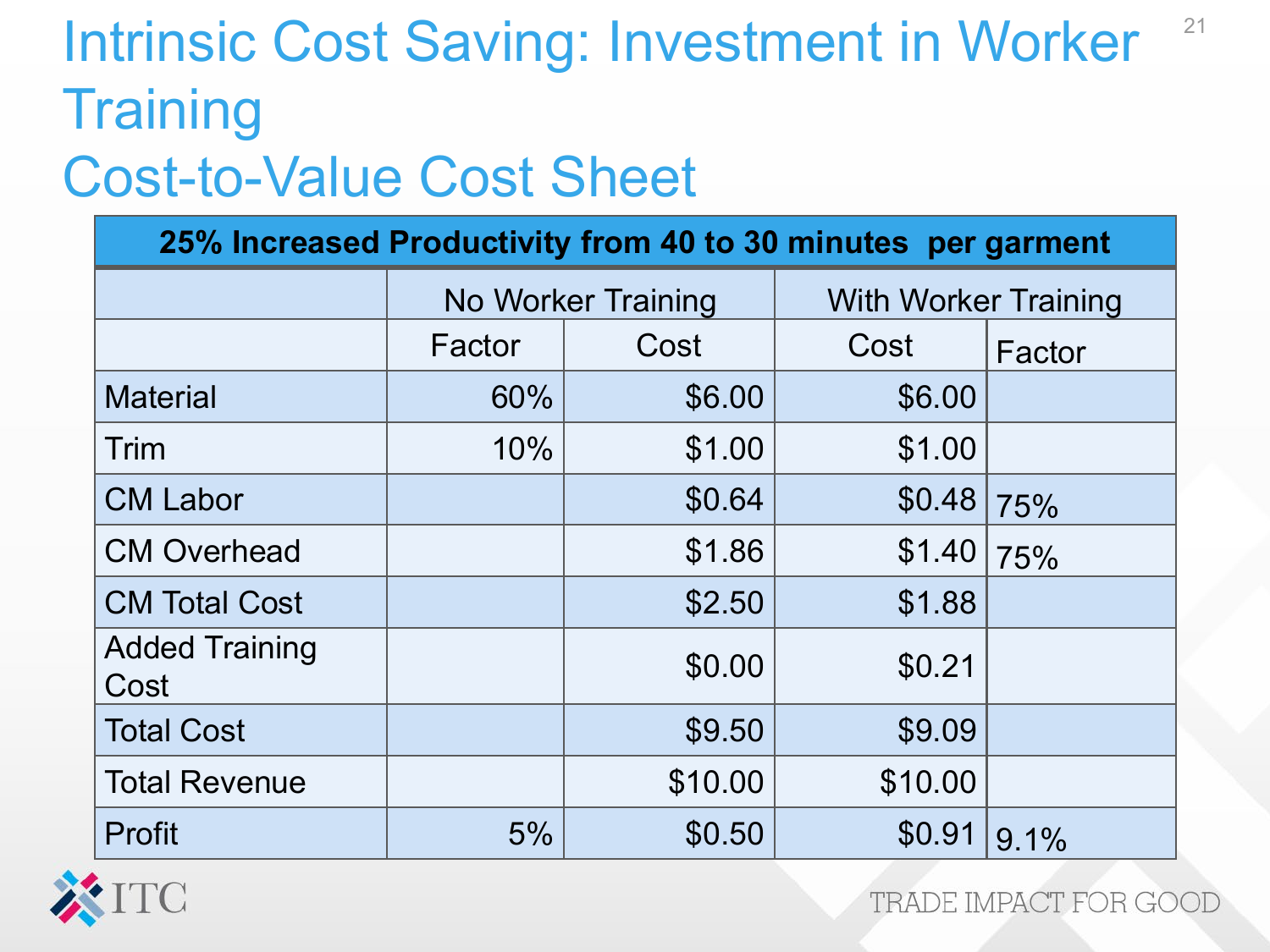# The Hidden Intrinsic Costs The World's Top 10 Garment Exporters 2019

| <b>Rank Country</b> |         | Value \$mn   Market Share |
|---------------------|---------|---------------------------|
| $1$ $E$ U           | 134,531 | 28.6%                     |
| 2China              | 138,238 | 29.4%                     |
| 3Bangladesh         | 40,715  | 8.7%                      |
| 4Vietnam            | 30,038  | 6.4%                      |
| 5India              | 16,508  | 3.5%                      |
| 6Turkey             | 15,540  | 3.3%                      |
| 7 Indonesia         | 8,246   | 1.8%                      |
| 8Cambodia           | 8,287   | 1.8%                      |
| 9Pakistan           | 5,843   | 1.2%                      |
| 10Sri Lanka         | 5,638   | 1.2%                      |
| Source ITC Geneva   |         |                           |

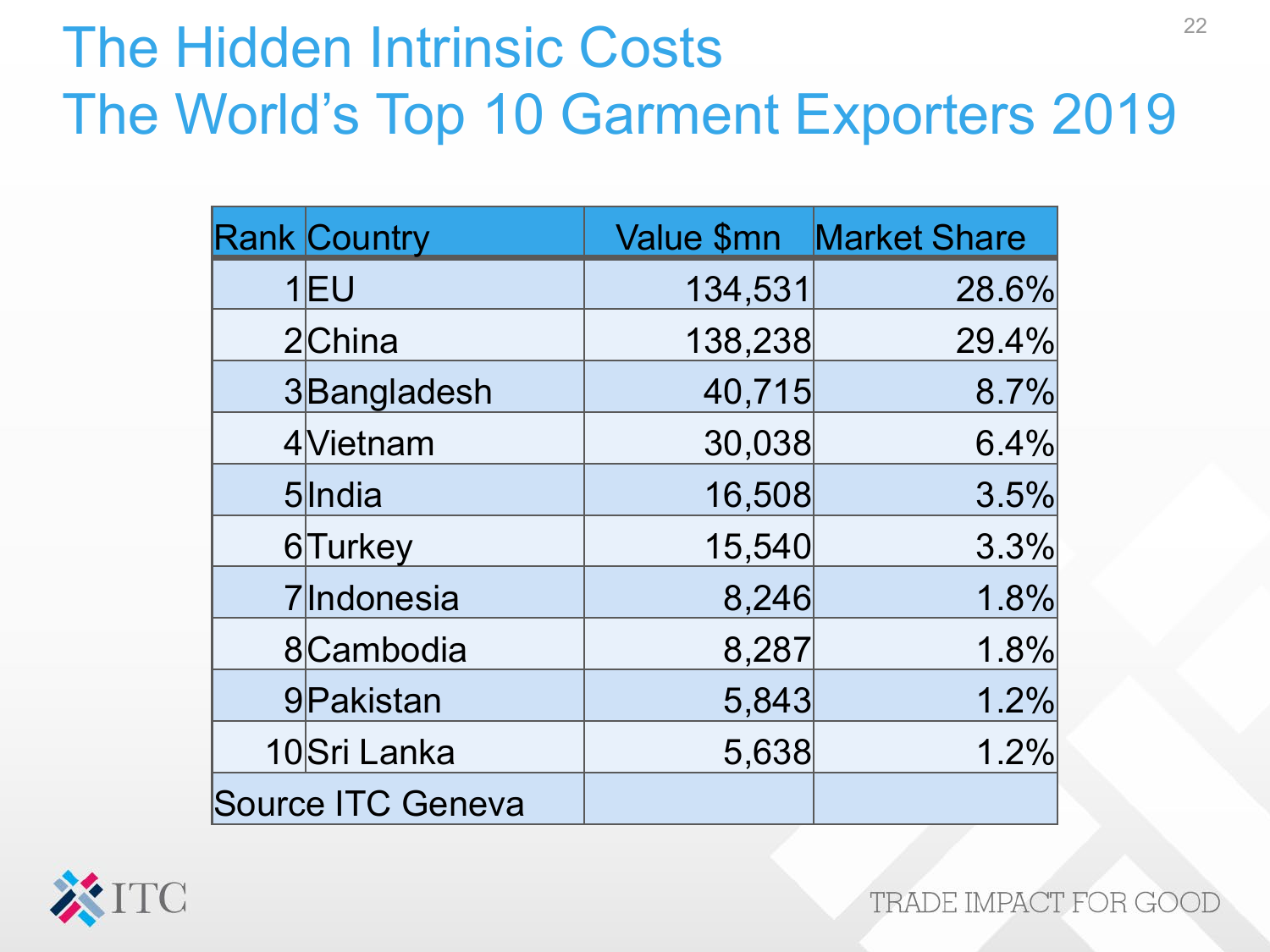# China and the EU have much in common

- Easy access to locally produced materials,
- Ease of doing business,
- Concentration on sophisticated fashion products,
- Educated management and technical specialists and well trained workers
- Strong domestic demand particularly for fashion clothing.

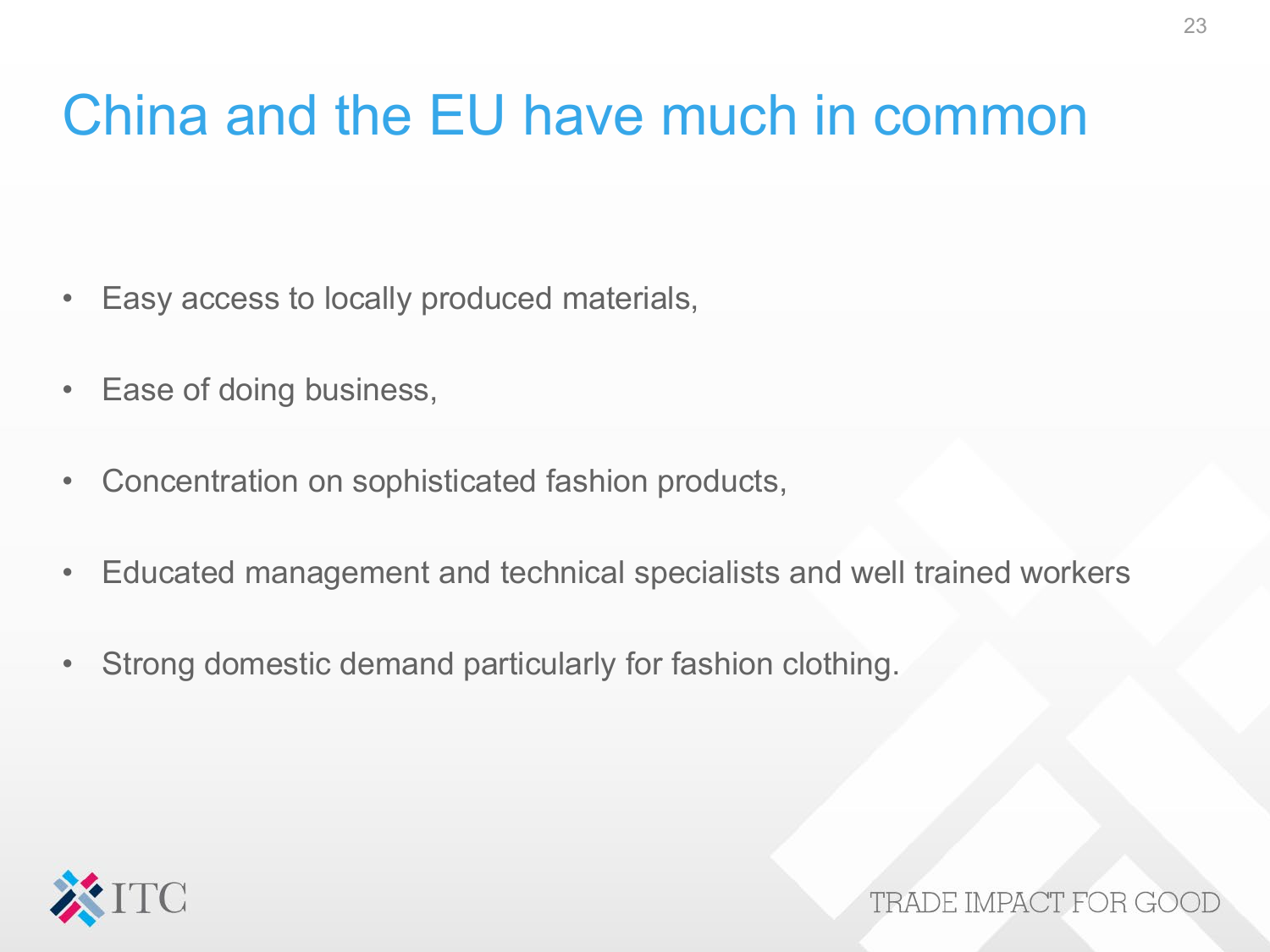# China and the EU have Differences

| <b>FOB Price Comparison EU v China</b><br>(Year of Latest data) |                                  |               |                  |      |  |  |  |
|-----------------------------------------------------------------|----------------------------------|---------------|------------------|------|--|--|--|
| <b>HTS</b>                                                      | <b>Description</b>               | <b>FOB EU</b> | <b>FOB China</b> | Year |  |  |  |
| 6205.20                                                         | <b>Men's Cotton Woven Shirts</b> | \$15.11       | \$5.99           | 2015 |  |  |  |
| 6203.31                                                         | Men's wool Jacket                | \$111.31      | \$47.27          | 2019 |  |  |  |
| 6203.41                                                         | <b>Men's Wool Pants</b>          | \$40.94       | \$26.11          | 2019 |  |  |  |
| 6203.42                                                         | Men's cotton pants               | \$16.41       | \$6.51           | 2016 |  |  |  |
| 6204.42                                                         | <b>Women's Dresses</b>           | \$21.93       | \$6.60           | 2016 |  |  |  |
| 6204.61                                                         | Womens wool pants                | \$51.39       | \$21.62          | 2019 |  |  |  |
| 6204.62                                                         | Women's cotton pants             | \$14.29       | \$6.04           | 2018 |  |  |  |
| 6209.10                                                         | <b>Cotton T-shirts</b>           | \$4.18        | \$2.99           | 2015 |  |  |  |
| 6110.11                                                         | <b>Wool Sweaters</b>             | \$41.37       | \$14.75          | 2019 |  |  |  |
| 6110.20                                                         | <b>Cotton Sweaters</b>           | \$11.86       | \$6.68           | 2015 |  |  |  |

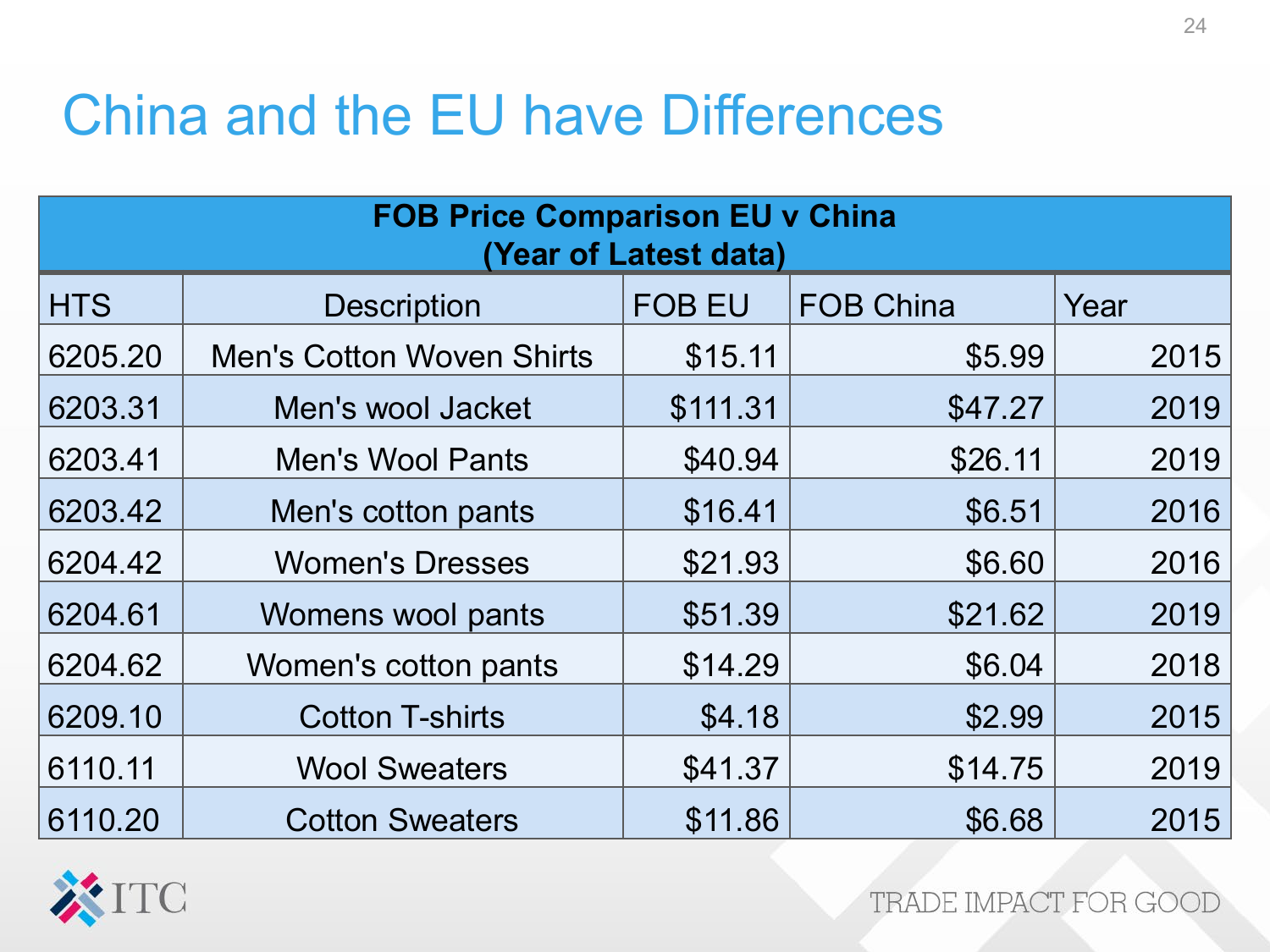#### Hidden Intrinsic Value

Design: The EU is home to the world's greatest agglomeration of design centers including, Italy, France, Spain, Netherlands, Sweden, Germany, ETC. Importers placing orders in the EU generally rely on EU design. Contrast this with China where the customers placing orders provide their own designs, often of EU origin

Brand: Made-in-Italy, Made-in-France, Made-in-Spain etc. provide a cachet which allows the importing retailer and/or brand to charge a higher price. Some may claim that this brand cachet is unwarranted, but we have to accept that these EU based brands create value which Made-in-China lacks.

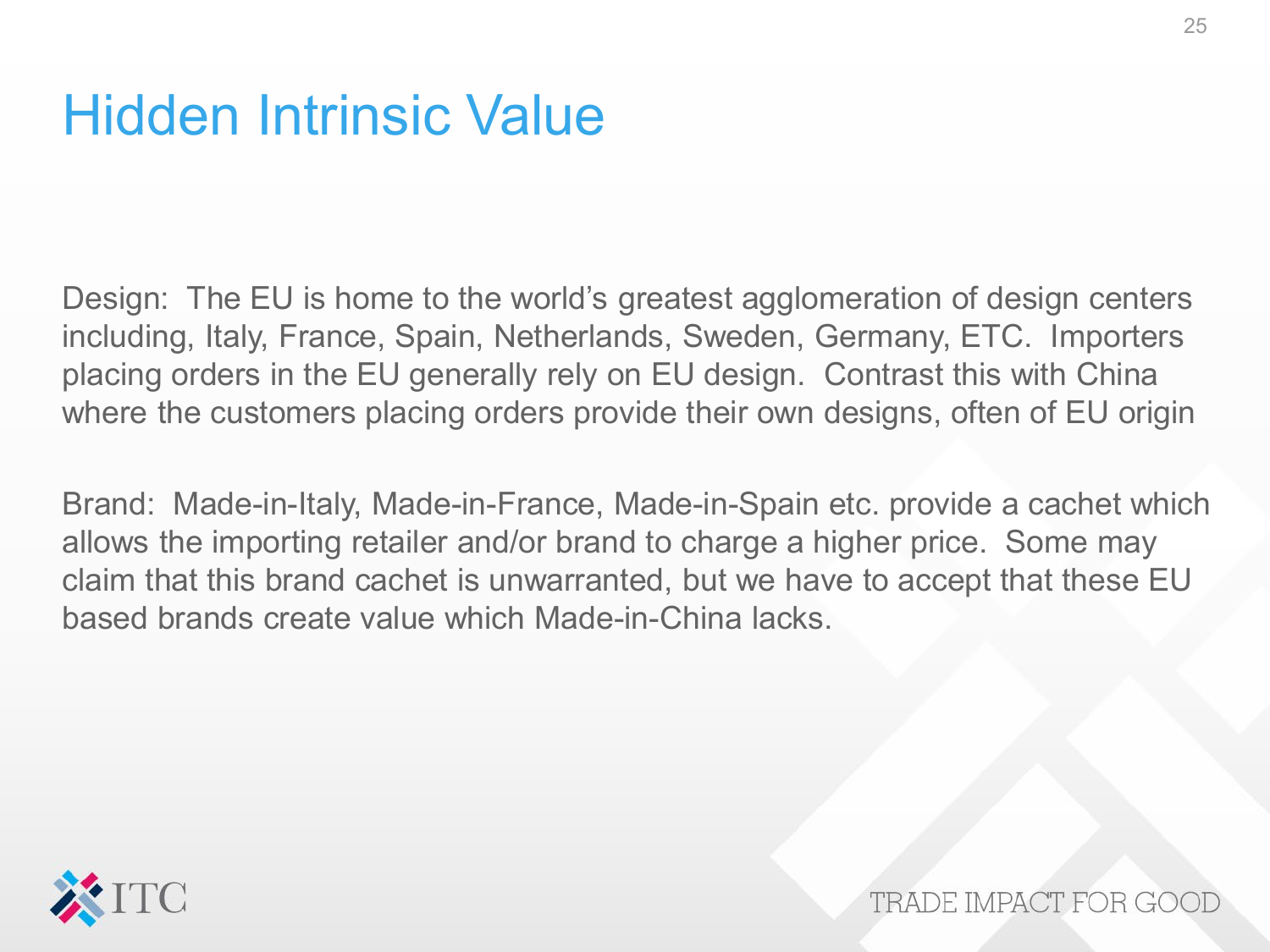#### Extrinsic cost savings

Customers at the cutting edge developed engineering departments to bring skill sets to their best suppliers. Their goals were first to increase factory productivity, develop better scheduling, QA and QC. Eventually customers' engineers went further. They worked with the selected factories to develop services such as product development, fast turn and quick response capability and eventually speed-to-market

Ironically the customers recognized that the skill-sets they were developing in the selected factories would be made available to the customers' competitors working in those same factories. They accepted this, and in doing so created the underlying basis for the cooperative model.

The move from competitive to cooperative was not an act of charity, but rather an effective strategy to reduce costs and increase profits.

Underlying the cooperative strategy is a fundamental realization:

*Benefit for everybody is better than benefit for nobody*

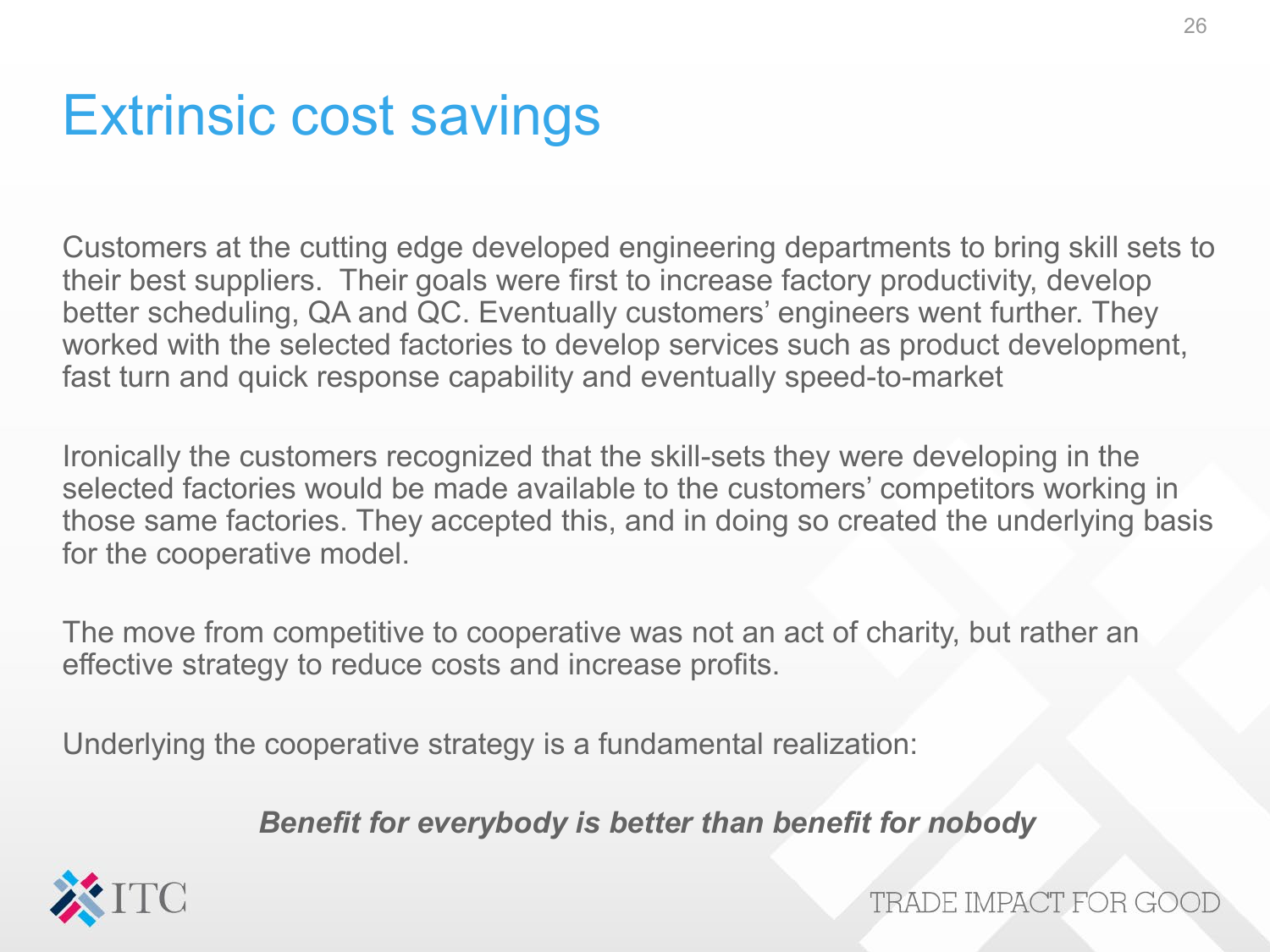# Extrinsic Cost Savings (cont)

When company management decides on a specific project usually the project can be divided into two parts:

- a. Added Cost: the investment of time, effort, and capital
- b. Added Value: the profit derived from that investment

When added cost comes from one company and the added value goes to the other company, we define this as Extrinsic Cost Savings.

These cost savings are based on a cooperative efforts between the customer and its factory supplier. Many customers and suppliers do not believe that extrinsic cost savings exist because they believe that cooperation between customer and factory is impossible. Nevertheless the cooperative model does indeed exist and can produce the greatest cost saving.

Product development (sample making, material sourcing, trim selection and Markdowns)

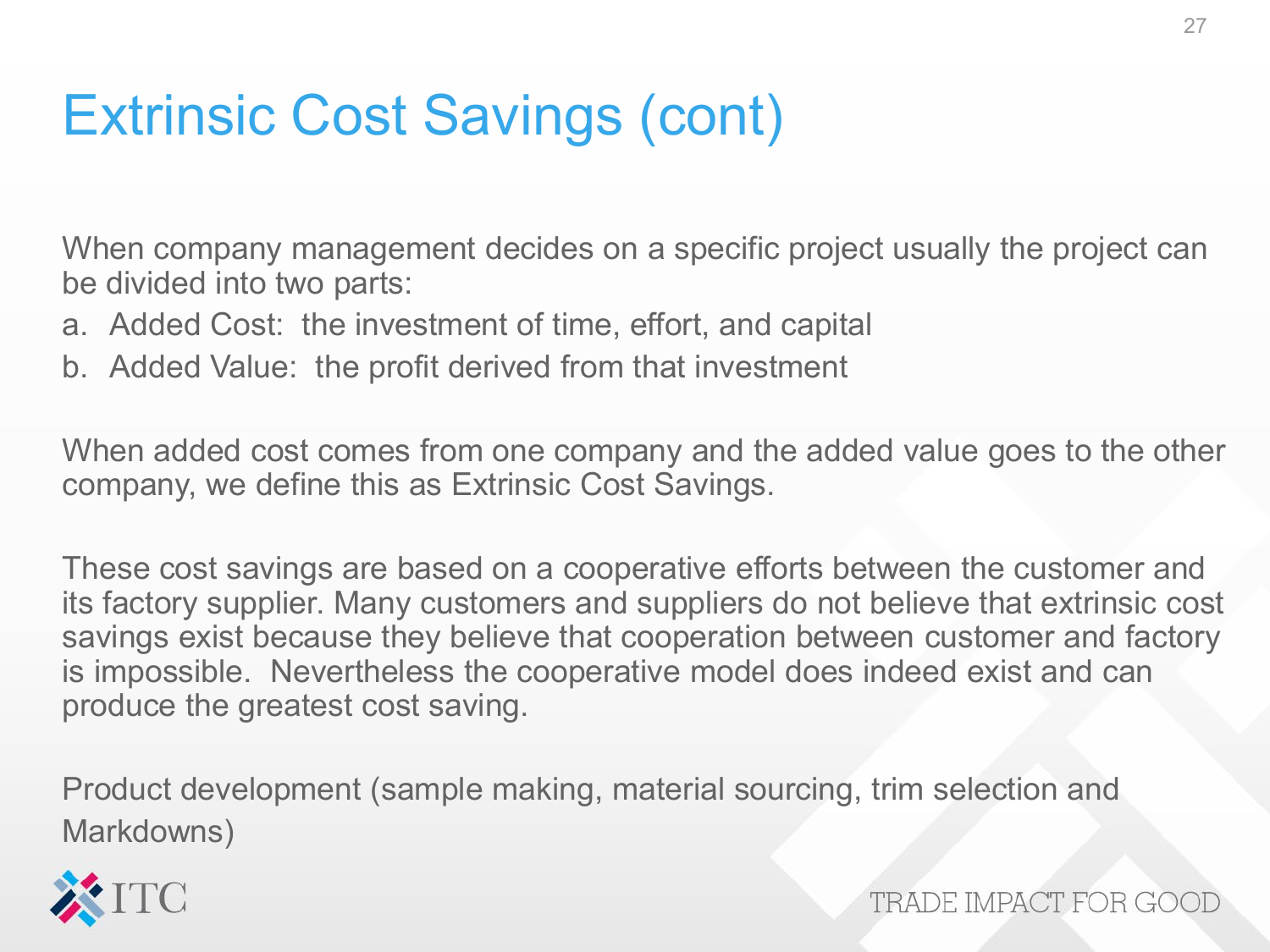## Contrasting Competitive with Cooperative Extrinsic Cost Reduction: Reducing FOB **Prices**

| Customer Reduces FOB Price From \$10.00 to \$9.50 |              |         |          |                                                            |  |  |
|---------------------------------------------------|--------------|---------|----------|------------------------------------------------------------|--|--|
|                                                   |              |         |          | Original Costsheet   Costsheet with \$0.50 Price Reduction |  |  |
|                                                   | Cost Factors | Cost    | Price    |                                                            |  |  |
| 1Material                                         |              | \$6.00  | \$6.00   |                                                            |  |  |
| $2$ Trim                                          |              | \$1.00  | \$1.00   |                                                            |  |  |
| 3CM Labor                                         |              | \$0.64  | \$0.64   |                                                            |  |  |
| 4CM Overhead                                      |              | \$1.86  | \$1.86   |                                                            |  |  |
| <b>5</b> CM Total Cost                            |              | \$2.50  | \$2.50   |                                                            |  |  |
| <b>6</b> Added Costs                              |              |         |          |                                                            |  |  |
| <b>7</b> Total Cost                               |              | \$9.50  | \$9.50   |                                                            |  |  |
| 8 Added Profit                                    |              |         | $-$0.50$ |                                                            |  |  |
| 9 Factory Profit                                  |              | \$0.50  | \$0.00   |                                                            |  |  |
| 10 Total FOB Cost                                 |              | \$10.00 | \$9.50   |                                                            |  |  |
| 11 Agent Commission                               | 5.0%         | \$0.50  | \$0.48   | 5.0%                                                       |  |  |
| 12 Freight                                        |              | \$0.25  | \$0.25   |                                                            |  |  |
| 13Duty                                            | 16.2%        | \$1.62  | \$1.54   | 16.2%                                                      |  |  |
| 14 Clearance                                      |              | \$0.10  | \$0.10   |                                                            |  |  |
| 15 Transport                                      |              | \$0.15  | \$0.15   |                                                            |  |  |
| 16 Total DDP                                      |              | \$12.64 |          | \$12.02 Saving \$0.62                                      |  |  |

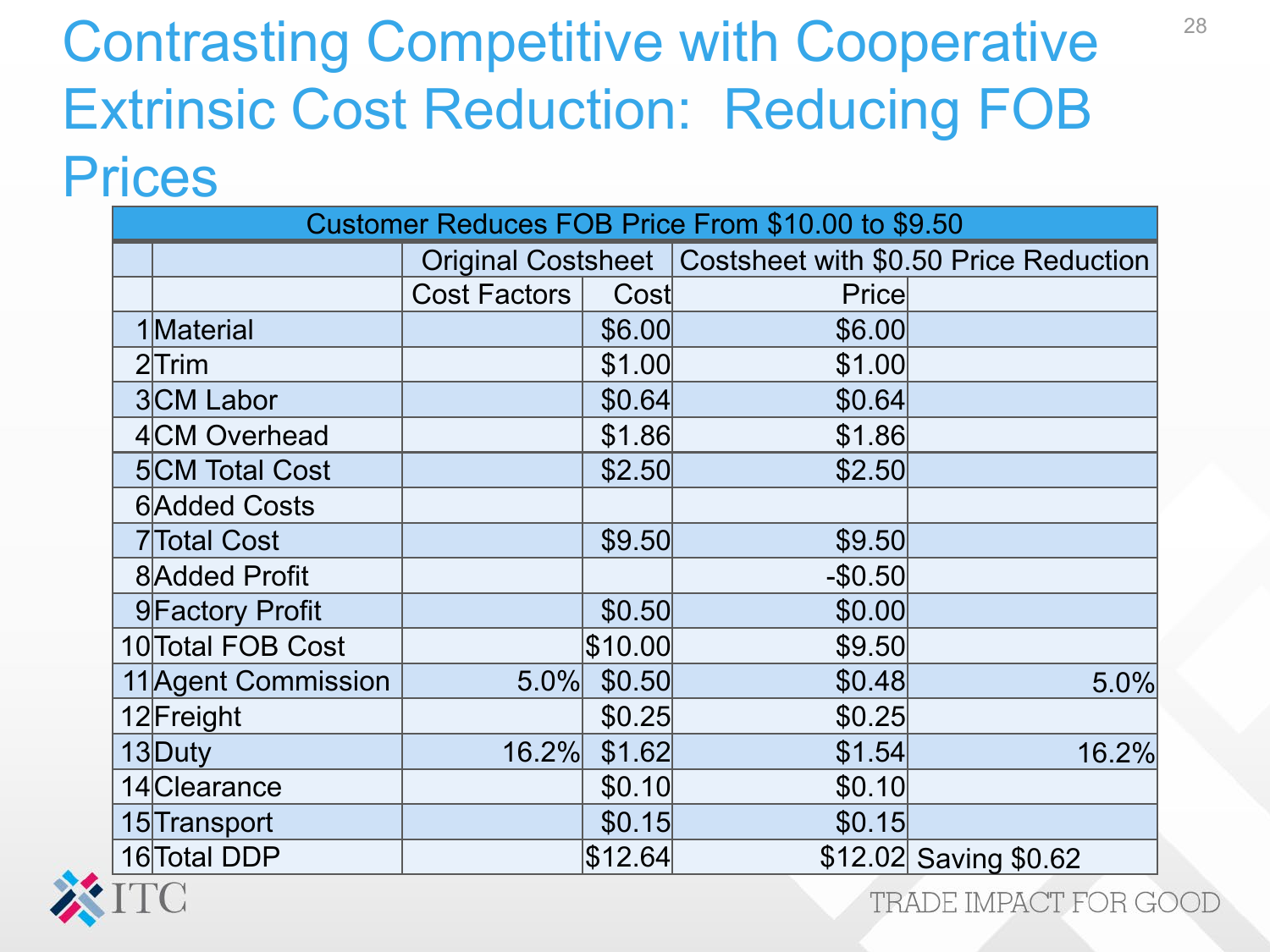# Quantifying Extrinsic Cost Saving: Fighting over FOB

- A fashion garment with an FOB price of \$10.00 Would Retail for between \$60.00 - \$80.00
- FOB price equals 16.7% 12.5% of retail
- In today's industry where garment sourcing has replaced garment buying, the customer negotiates price directly with the textile mill and trim supplier, with the result that negotiations with the factory involve only CM \$3.00
- CM Price equals 5.0% -3.75% of retail
- Of the CM labor and overhead costs are non-negotiable in the short run, with the result is that negotiations with factory involve only new profit \$0.50
- Net Profit equals 0.833% 0.625% of retail
- Why fight over less than 1% of cost rather than the other 99+%

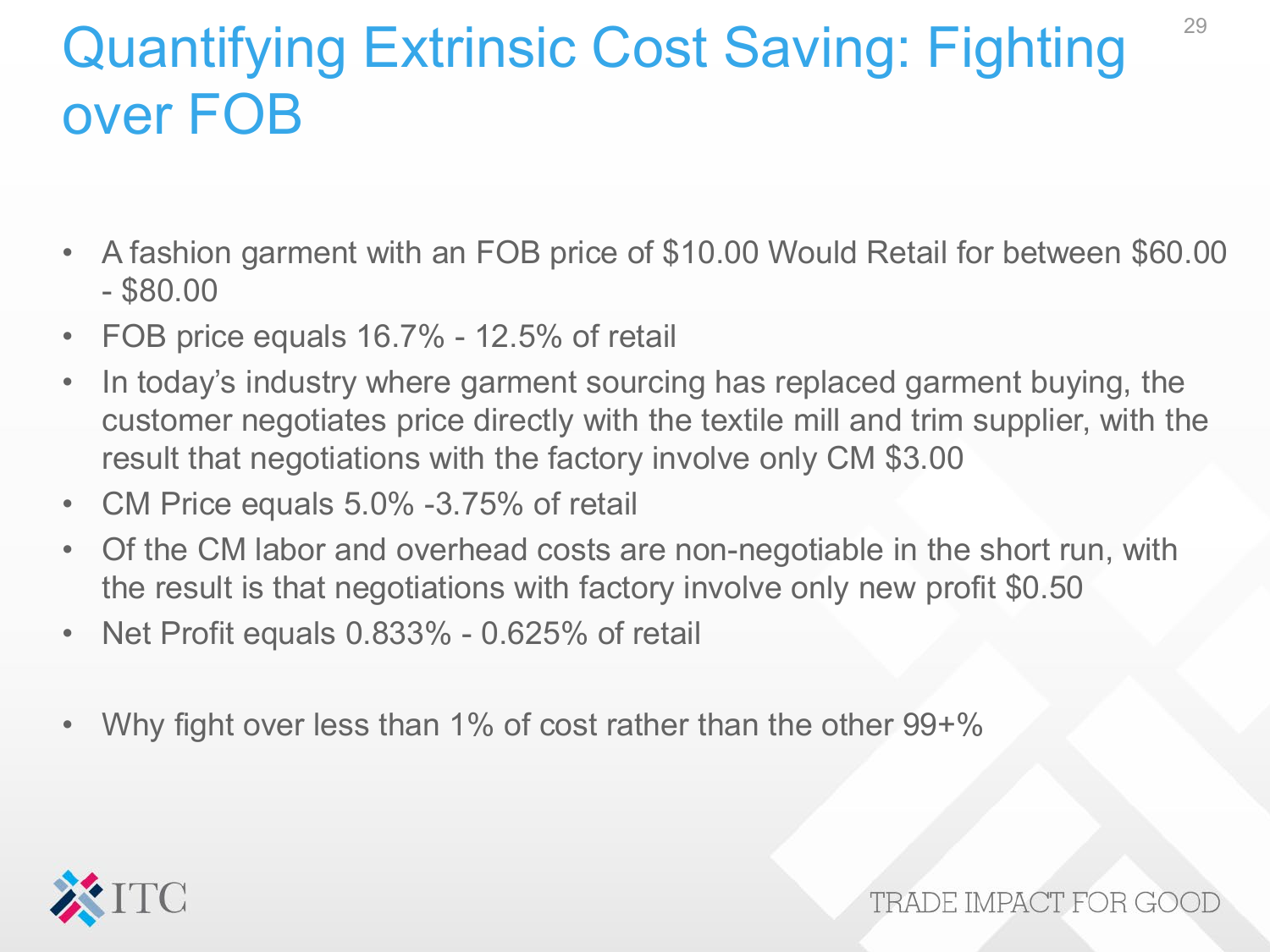# **Opportunity Costs**

The purpose of cost to value analysis is to provide the tools for companies to make the best decisions. When faced with a choice between A and B, the company should select the option that maximizes value relative to cost.

In some instances both A and B may be profitable, but if the company opts for A when B provides the greater profit than management has suffered what economists term an opportunity cost.

The move from the competitive model to the cooperative model is all about opportunity costs. As the supplier side has changed from simple product makers to more sophisticated service providers the factories located in cheap-labor countries that can offer lowest CM prices are unable to provide the services customers increasingly want.

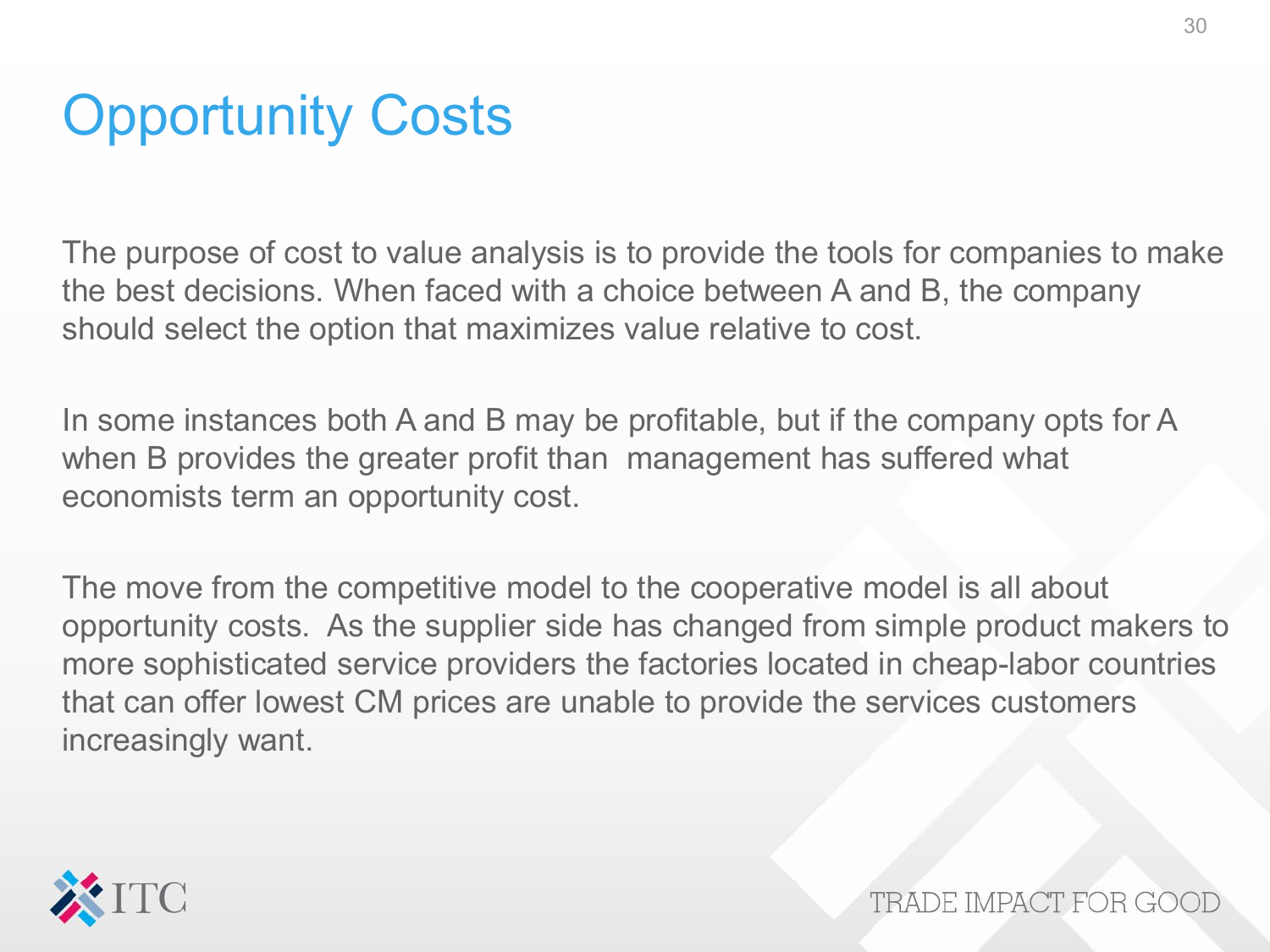# Extrinsic Cost Savings: The Cooperative Model:

## Moving Product Development

Product development is the first and longest step in the product cycle.

Traditionally the work was carried out by the customer. Moving the process from the customer's home country to the factory has many important advantages, provided the factory has the necessary skill sets.

- 1. Quality Assurance (QA): All too often the design provided by the customer is beyond the factory's capability. When the factory carries out product development QA is assured
- 2. Design Integrity: The customer is assured that the sample will follow the designer's sketch and stock will follow the sample
- 3. Reduced lead time. In the past product development carried out by the customer often required 20+ months. Moving the work to the factory can reduce lead times from months to days
- 4. Reduced Costs



TRADE IMPACT FOR GOO

31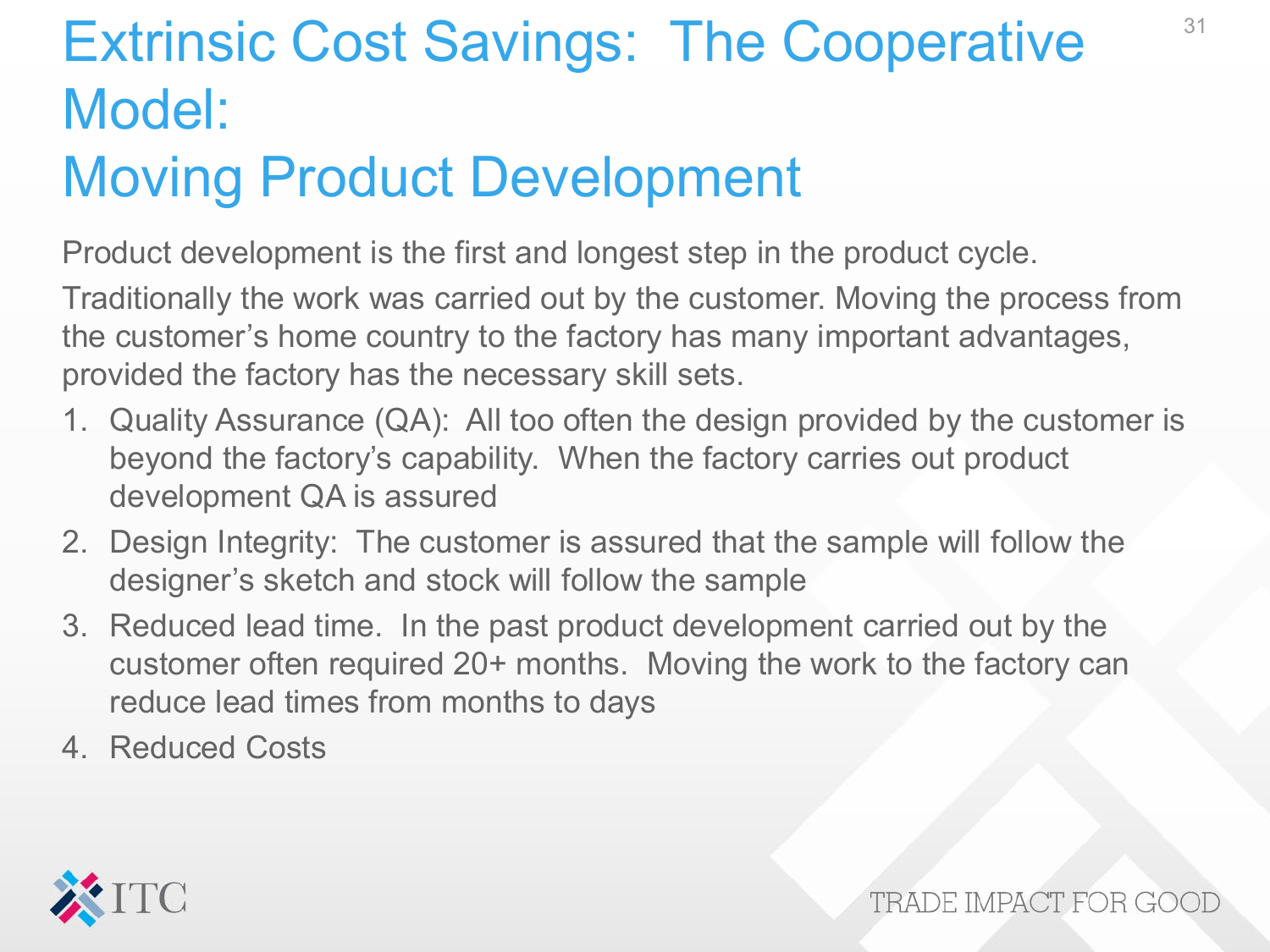| <b>Full Value Costing: Providing Product Development</b> |                                  |         |                                 |         |  |  |
|----------------------------------------------------------|----------------------------------|---------|---------------------------------|---------|--|--|
|                                                          | <b>Customer provides product</b> |         | <b>Factory provides product</b> |         |  |  |
|                                                          | Development                      |         | development                     |         |  |  |
|                                                          | Factors                          | Cost    | Cost                            | Factors |  |  |
| 1Material                                                |                                  | \$6.00  | \$6.00                          |         |  |  |
| $2$ Trim                                                 |                                  | \$1.00  | \$1.00                          |         |  |  |
| 3CM Labor                                                |                                  | \$0.64  | \$0.64                          |         |  |  |
| 4CM Overhead                                             |                                  | \$1.86  | \$1.86                          |         |  |  |
| 5 Added Cost Product Development                         |                                  | \$0.00  | \$0.25                          |         |  |  |
| <b>6</b> CM Total Cost                                   |                                  | \$2.50  | \$2.75                          |         |  |  |
| 7 Total Factory Cost                                     |                                  | \$9.50  | \$9.75                          |         |  |  |
| 8 Added Factory Profit                                   |                                  | \$0.00  | \$0.25                          |         |  |  |
| 9Net Factory Profit                                      | 5.0%                             | \$0.50  | \$0.75                          | 7.5%    |  |  |
| 10 Total FOB Cost                                        |                                  | \$10.00 | \$10.50                         |         |  |  |
| 11 Agent Commission                                      | 5.0%                             | \$0.50  | \$0.53                          | 5.0%    |  |  |
| 12 Freight                                               |                                  | \$0.25  | \$0.25                          |         |  |  |
| 13Duty                                                   | 16.2%                            | \$1.62  | \$1.70                          | 16.2%   |  |  |
| 14 Clearance                                             |                                  | \$0.10  | \$0.10                          |         |  |  |
| 15 Transport                                             |                                  | \$0.15  | \$0.15                          |         |  |  |
| 16 Total LDP Cost                                        |                                  | \$12.12 | \$12.73                         |         |  |  |
| 17 Product Development Loading                           | 20.0%                            | \$2.42  | \$0.25                          | 2.0%    |  |  |
| 18 Distribution Center Loading                           | 5.0%                             | \$0.63  | \$0.66                          | 5.0%    |  |  |
| 19 Total Cost In-Store                                   |                                  | \$15.78 | \$14.14                         |         |  |  |
| 20Markup                                                 | 75.0%                            | \$47.34 | \$48.96                         | 78.0%   |  |  |
| 21 Retail                                                |                                  | \$63.12 | \$63.12                         |         |  |  |
| 22Markdown                                               | 35.0%                            | \$22.09 | \$22.09                         |         |  |  |
| 23 Net Retail                                            |                                  | \$41.03 | \$41.03                         |         |  |  |
| 24 Net Customer Profit<br><b>XTIMA</b>                   |                                  | \$25.25 | \$26.89                         | \$1.64  |  |  |

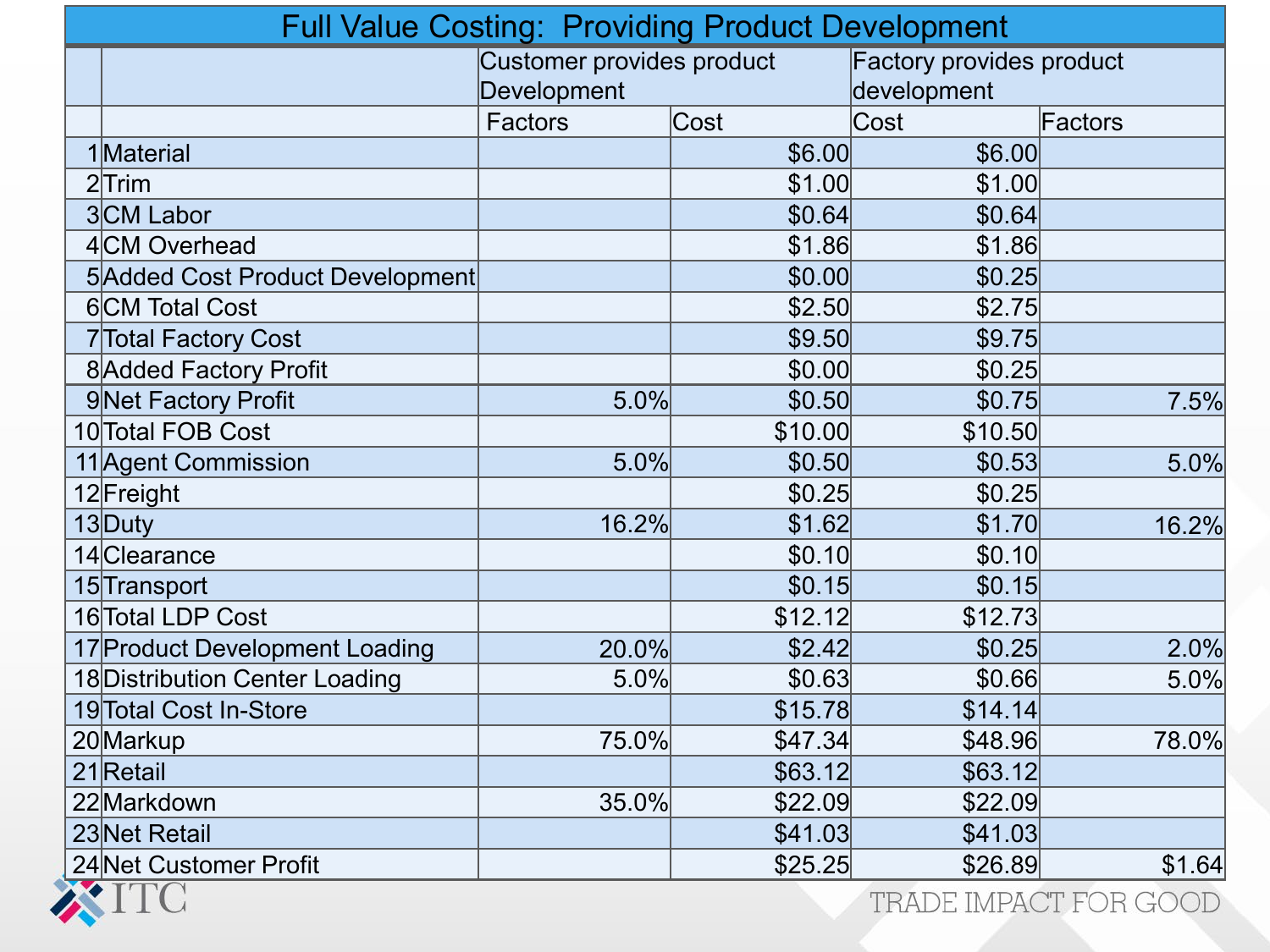# Cost to Value Cost sheet: Product Development + Markdown Reduction

|                                           | <b>Factors</b> | Cost    | Cost    | Factors |
|-------------------------------------------|----------------|---------|---------|---------|
| 1 Fabric                                  |                | \$6.00  | \$6.00  |         |
| $2$ Trim                                  |                | \$1.00  | \$1.00  |         |
| 3CM Labor                                 |                | \$0.64  | \$0.64  |         |
| 4 CM Overhead                             |                | \$1.86  | \$1.86  |         |
| <b>Added Cost Product</b><br>5Development |                | \$0.00  | \$0.25  |         |
| <b>6</b> Added Cost Overhead Reduction    |                | \$0.00  | \$1.00  |         |
| <b>7</b> CM Total Cost                    |                | \$2.50  | \$4.75  |         |
| 8 Total Factory Cost                      |                | \$9.50  | \$11.75 |         |
| 9Basic Factory profit                     |                | \$0.50  | \$0.50  |         |
| Added Profit Product<br>10 Development    |                | \$0.00  | \$0.25  |         |
| 11 Added profit Markdown Reduction        |                | \$0.00  | \$2.00  |         |
| 12 Total Factory Profit                   |                | \$0.50  | \$2.75  |         |
| 13 FOB Price                              |                | \$10.00 | \$14.50 |         |

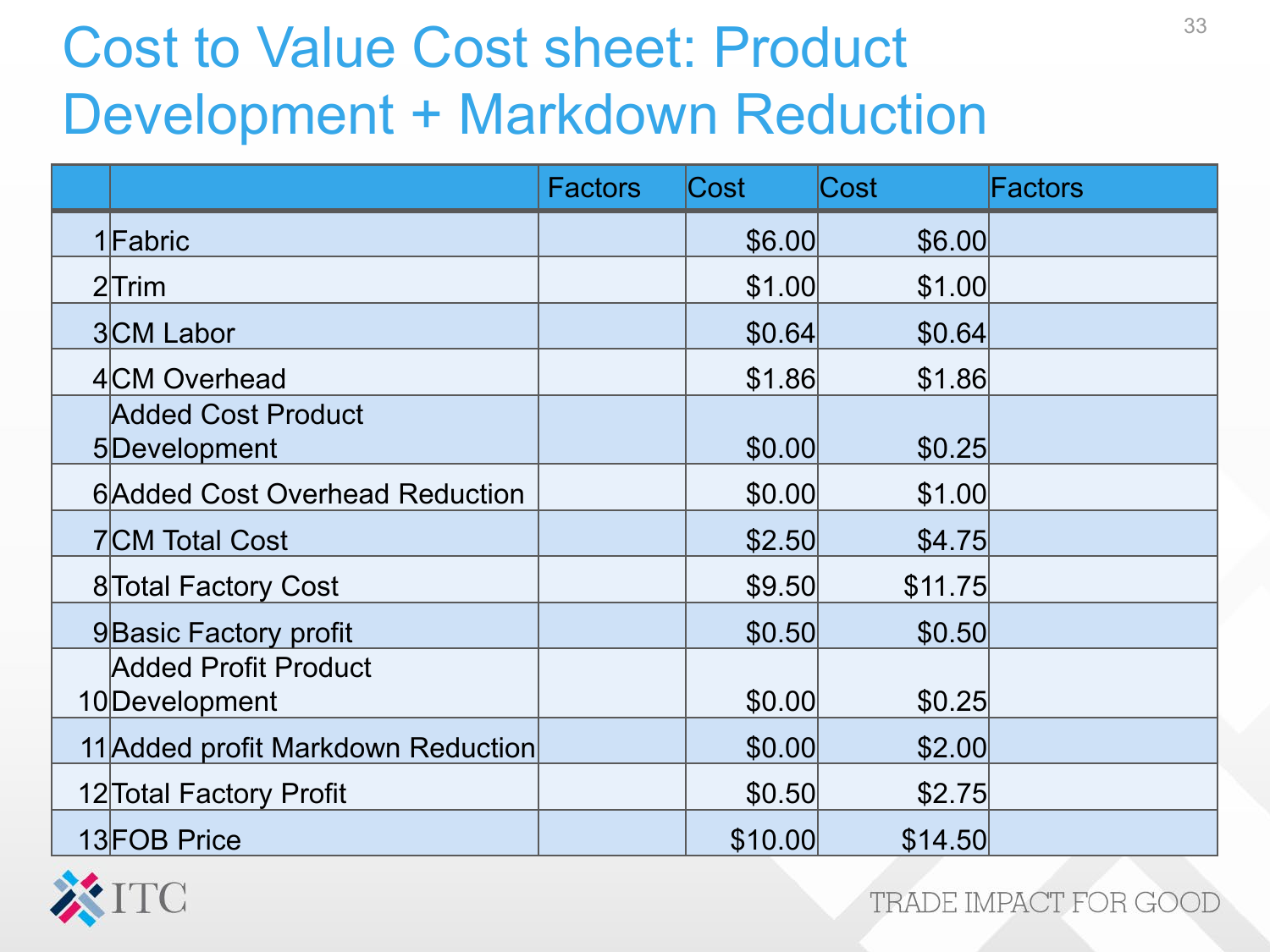| 14 Agent Commission            | 5.0%  | \$0.50  | \$0.73  | 5.0%    |
|--------------------------------|-------|---------|---------|---------|
| 15 Freight                     |       | \$0.25  | \$2.00  |         |
| 16Duty                         | 16.2% | \$1.62  | \$2.35  | 16.2%   |
| 17 Clearance                   |       | \$0.10  | \$0.10  |         |
| 18 Local transport             |       | \$0.15  | \$0.15  |         |
| 19 Total DDP                   |       | \$12.62 | \$19.82 |         |
| 20 Product development Loading | 20.0% | \$2.52  | \$0.30  | 1.5%    |
| 21 Distribution Center         |       | \$0.60  | \$0.60  |         |
| 22 Total Cost Instore          |       | \$15.74 | \$20.72 |         |
| 23 Markup                      | 75.0% | \$47.23 | \$42.26 |         |
| 24 Retail Price                |       | \$62.98 | \$62.98 |         |
| 25 Markdown                    | 35.0% | \$22.04 | \$6.30  | 10.0%   |
| 26 Net Retail                  |       | \$40.93 | \$56.68 |         |
| 27 Net Customer Profit         |       | \$25.19 | \$36.86 | \$11.67 |
|                                |       | 60%     | 78%     |         |

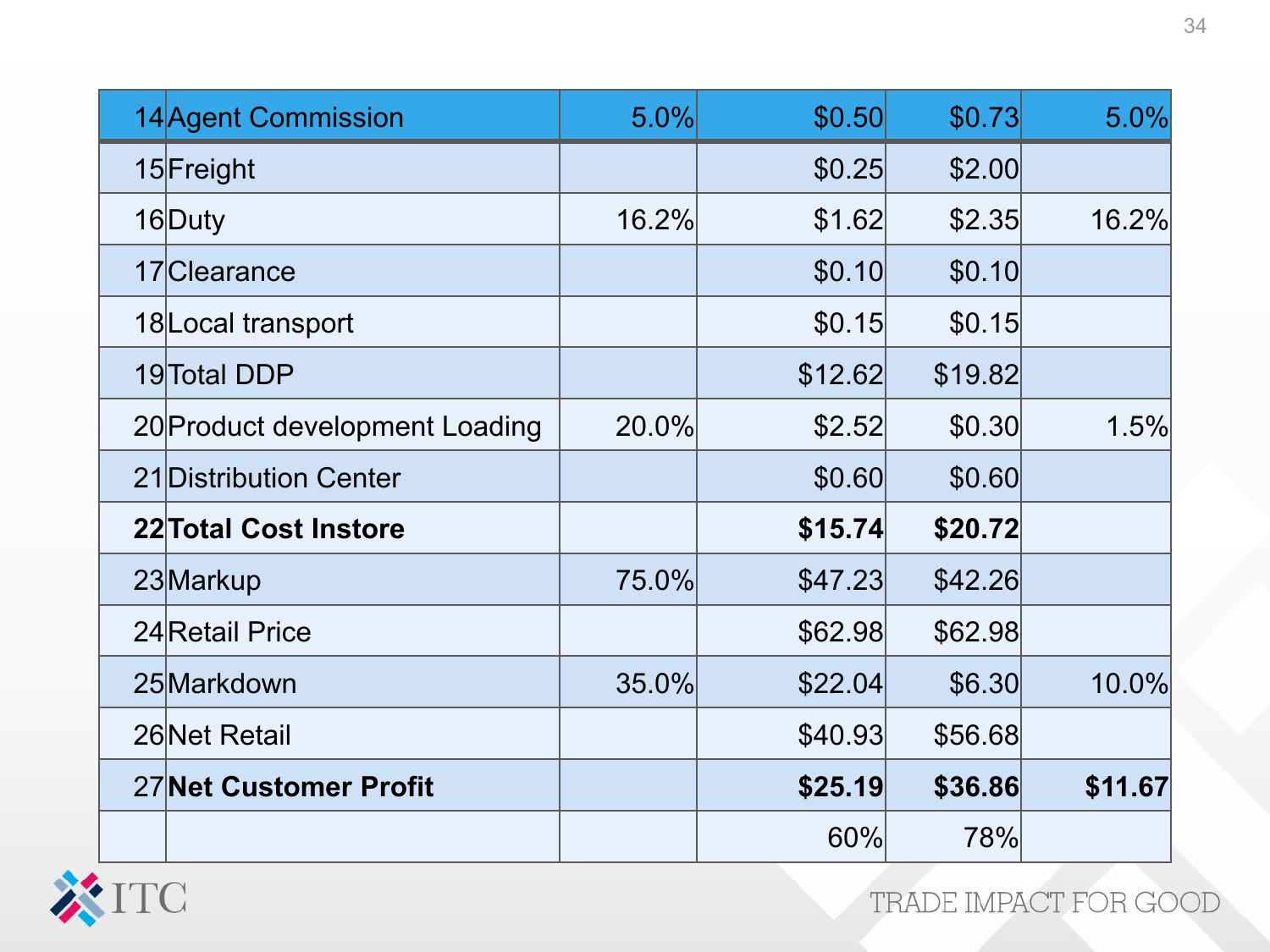# Competitive v Cooperative: Money in the Bank

|                                        | <b>Customer Benefit   Factory Benefit</b> |                      |
|----------------------------------------|-------------------------------------------|----------------------|
| Traditional                            | Savings \$0                               | <b>Profit \$0.50</b> |
| Competitive (Reduce FOB)               | Savings \$0.62                            | <b>Profit \$0.00</b> |
| Cooperative (Move Product Development) | Savings \$1.64                            | <b>Profit \$0.75</b> |
| Cooperative (Markdown reduction)       | <b>Savings \$11.67</b>                    | <b>Profit \$2.75</b> |

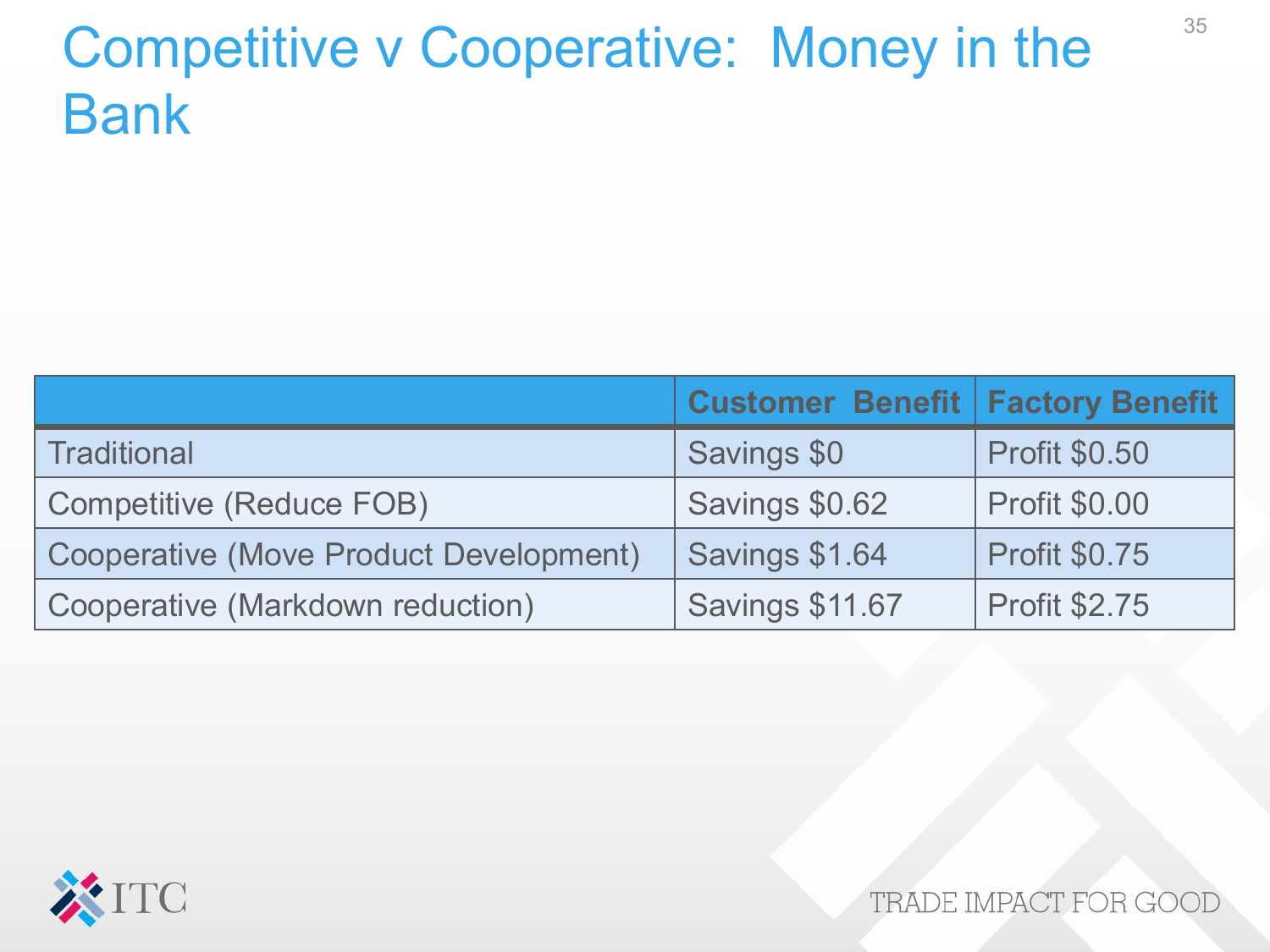# Cooperative Model The Strategic Supplier

There are factory suppliers that are unique. These are the big winners.

There are three factors any one of which will allow a factory to become a strategic supplier:

- 1. Product
- 2. Quality
- 3. Service

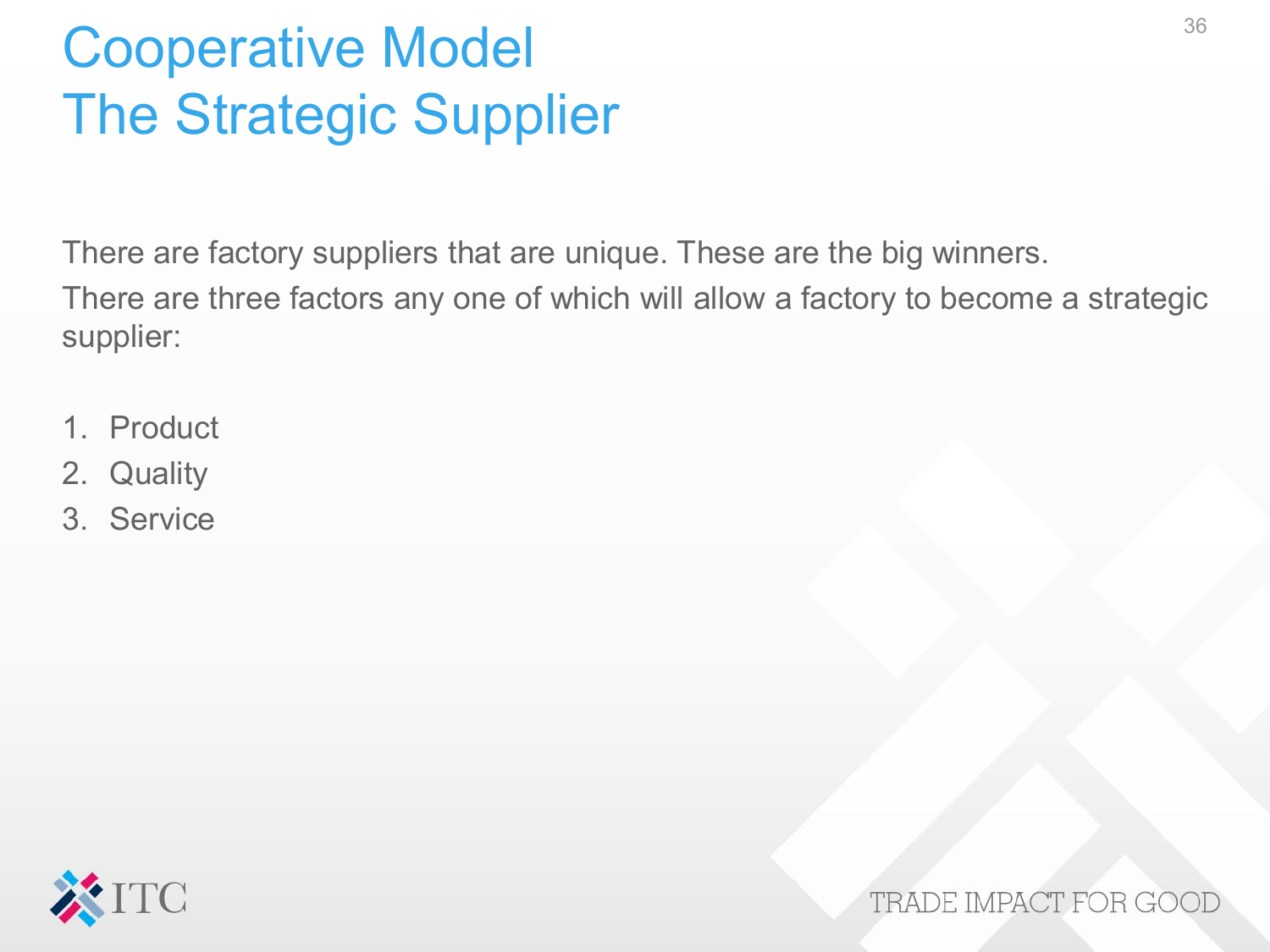# Strategic Suppliers: Product

At the low end of the scale are factories producing basic commodities such as T-shirts, jeans and underwear. It is almost impossible for the basic commodity factory to become an important supplier, let alone a strategic supplier, because at any given time there are more suppliers than customers. Producing a special product is a way to become a strategic supplier. At the high end of the product scale there are what in the industry we call the NIGHTMARE products. These are products so bizarre that there are very few competent producers, with the result that if you are a customer importing one of the NIGHTMARE products, and you have a good supplier, the best way, and the least expensive way, to keep that supplier is to guarantee steady business.

Here are some examples:

- a. Bridalwear: In the past when couples got married, the bridal gown was a major status symbol and designers piled on increasing layers of fabric and tchotchkes and embellishment. Very few factories could operate at the necessary level when designers were competing with one another to create the world's first totally unproduceable product.
- b. Bras: Imagine a product that requires three materials, two lace inserts, satin trim, a bow and two elastics. Everything must be dyed to match, then cut and sewn in 100+ sizes. That is what a bra factory must do.
- c. Girls dresses 6-16: The CM on a girl's dress is about the same as a dress for her mother. But of course the customer will not pay the same CM. Furthermore, where the woman's dress factory only has to produce and ship dresses, the importer of 6-16 girl's dresses requires much more: matching shoes hand bag, and a letter of acceptance to a leading private elementary school.

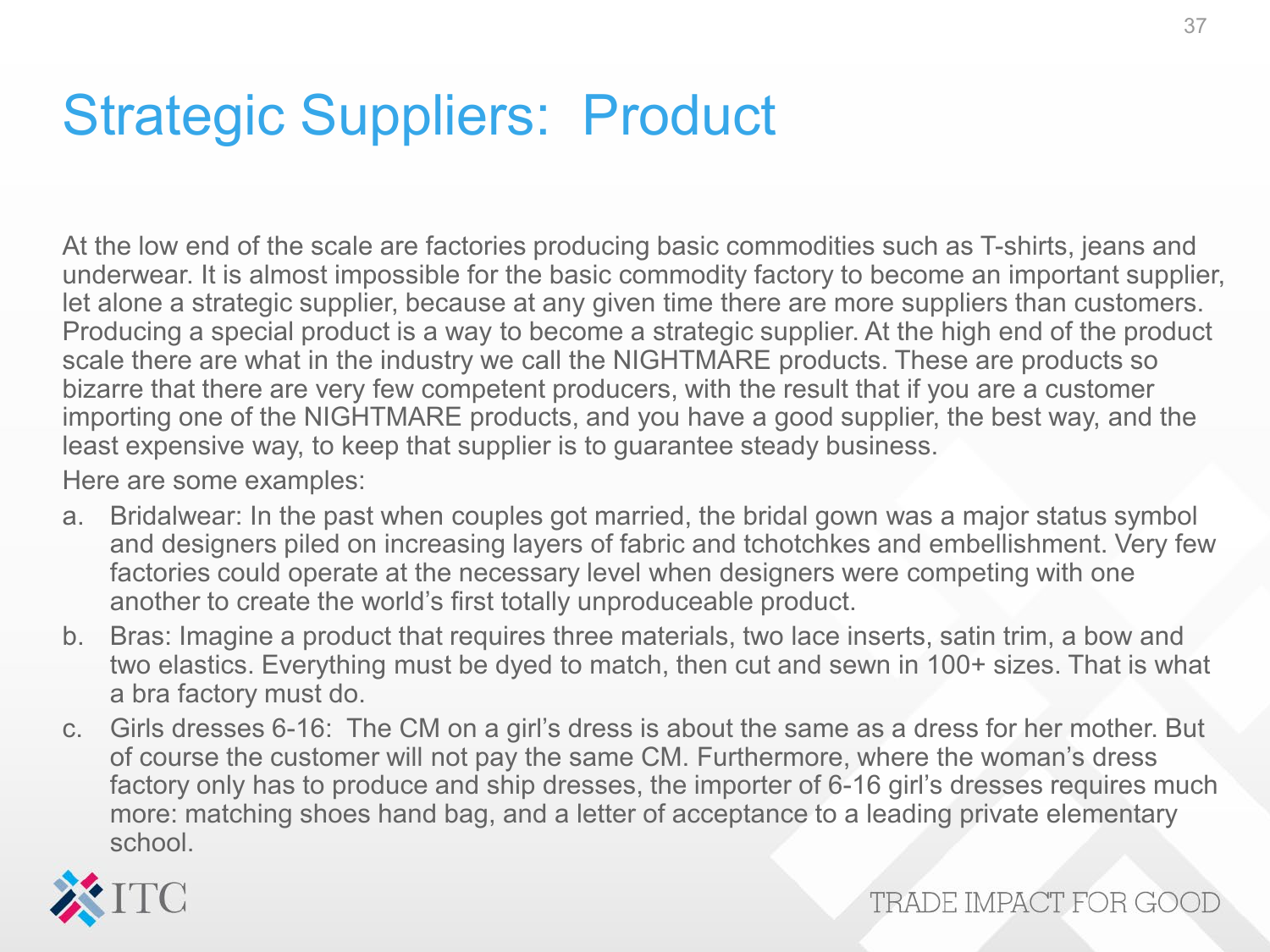## Strategic Supplier: Quality

Every customer says they want the best quality but most have no idea of what constitutes the best quality and even fewer are willing to pay. Those factories at the very top of the quality tree are potential strategic suppliers.

Case Study: The World's Greatest Factory (slight exaggeration)

A small factory (80 machines) located in France produced very high-quality women's tailored jackets, skirts and pants. Their customers were some of the best designers in the world. Accordingly, their prices were very high: a jacket averaged CM \$80-\$120. Unfortunately, their customers had only two seasons, meaning for the six months of high season orders, the factory did very well indeed, but for rest of the year, they pretty much lost all the profit from the high season.

Eventually the factory brought in a consultant. The consultant's first step was to carry out cost analysis, creating job cost sheets for a certain number of styles. He recognized that in France a factory could not lay off workers. That meant that during low season, losses came from more than just overhead but also included wages and therefore wiped out all the profits from the high season

The consultant's next step was to determine the breakeven point where CM prices charged to the customer would equal CM cost. Finally the consultant designed a workable strategy to return the factory to profit. The plan he submitted called for doubling the size of the factory from 80 to 160 machines. To the factory management and its owners, doubling the size of a money-losing factory seemed insane.

The consultant reasoned that to the right U.S. importer, the combination of ultimate high quality together with a made-in-France label would definitely define the factory as a strategic supplier. Consequently during high season when the factory had orders from their regular couture customers, the U.S. importer would provide orders for 80 machines and for low season orders for all 160 machines. After all, even 160 machines would not produce all that many high-end garments.

The only question was to determine a CM price agreeable to both parties which worked out to be \$40-\$50 per unit. At that level the factory was able to cover the cost of labor and about 65% of overhead. Yes, it still lost money during low season, but the losses were sharply reduced, substantially increasing net profit for the year.

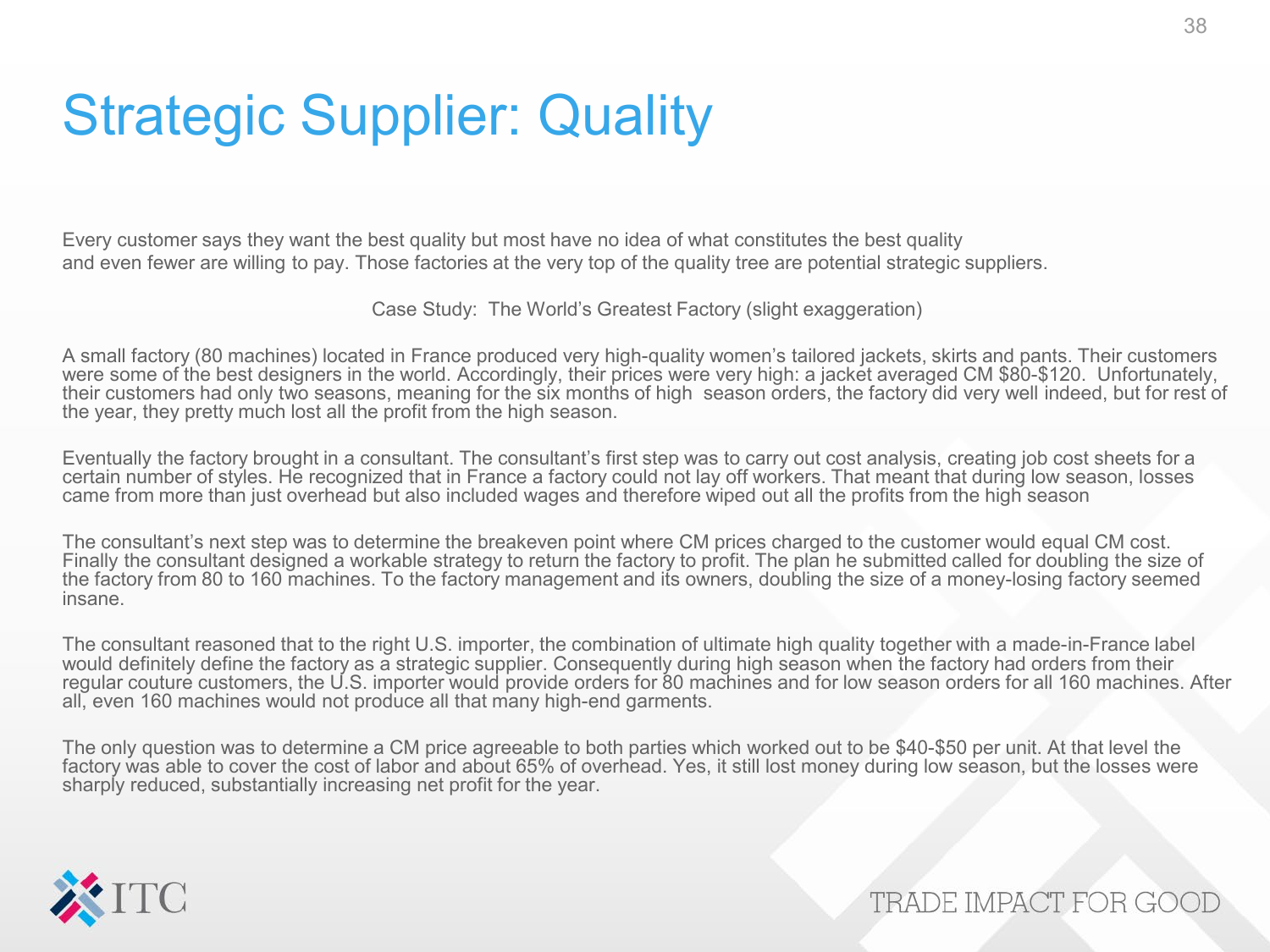#### Strategic Supplier: Services

In a sense we can understand why factories capable of dealing with the nightmare products or those providing truly exceptional quality are entitled to special consideration. But those special factories account for at best 1% of all garment suppliers. The question remains, what can the other 99% do to join the strategic supplier elite.

Where once garment factories were simply product makers, those at the cutting edge had to become service suppliers and in doing so, created increased value which entitled them to charge higher prices.

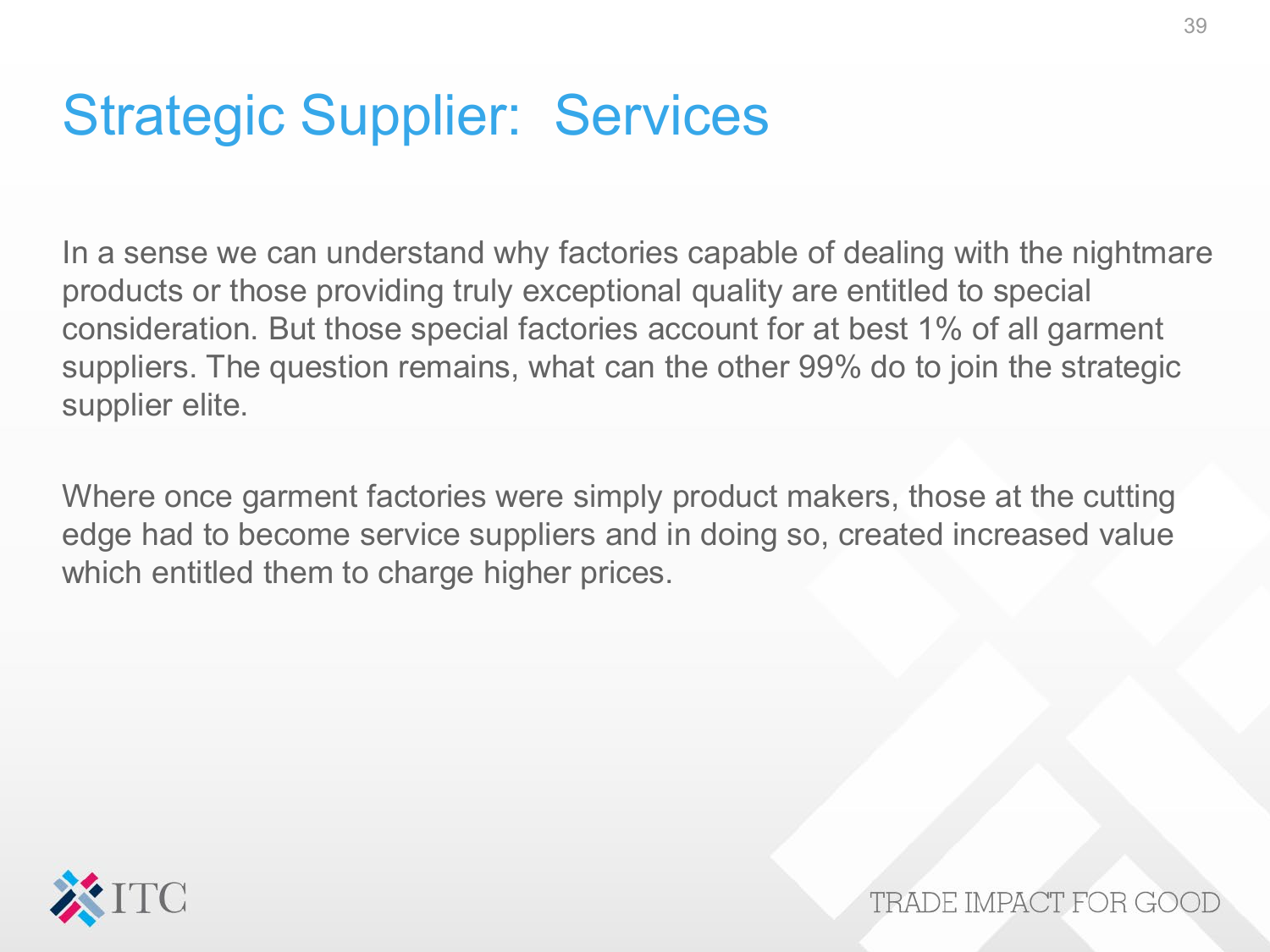#### The Collaborative Model

The Competitive Model--- The Past: The customer is king and to survive the factory must bend to the will of the customer

Requires no special skill sets

The Cooperative Model--- The Present: The customer and the factory recognize that by working together both will benefit

Requires skill sets developed by both sides

The Collaborative Model --- The Future: The customer and the factory form a partnership type arrangement to do things never before possible Requires skill sets neither side can provide To succeed both sides need outside support

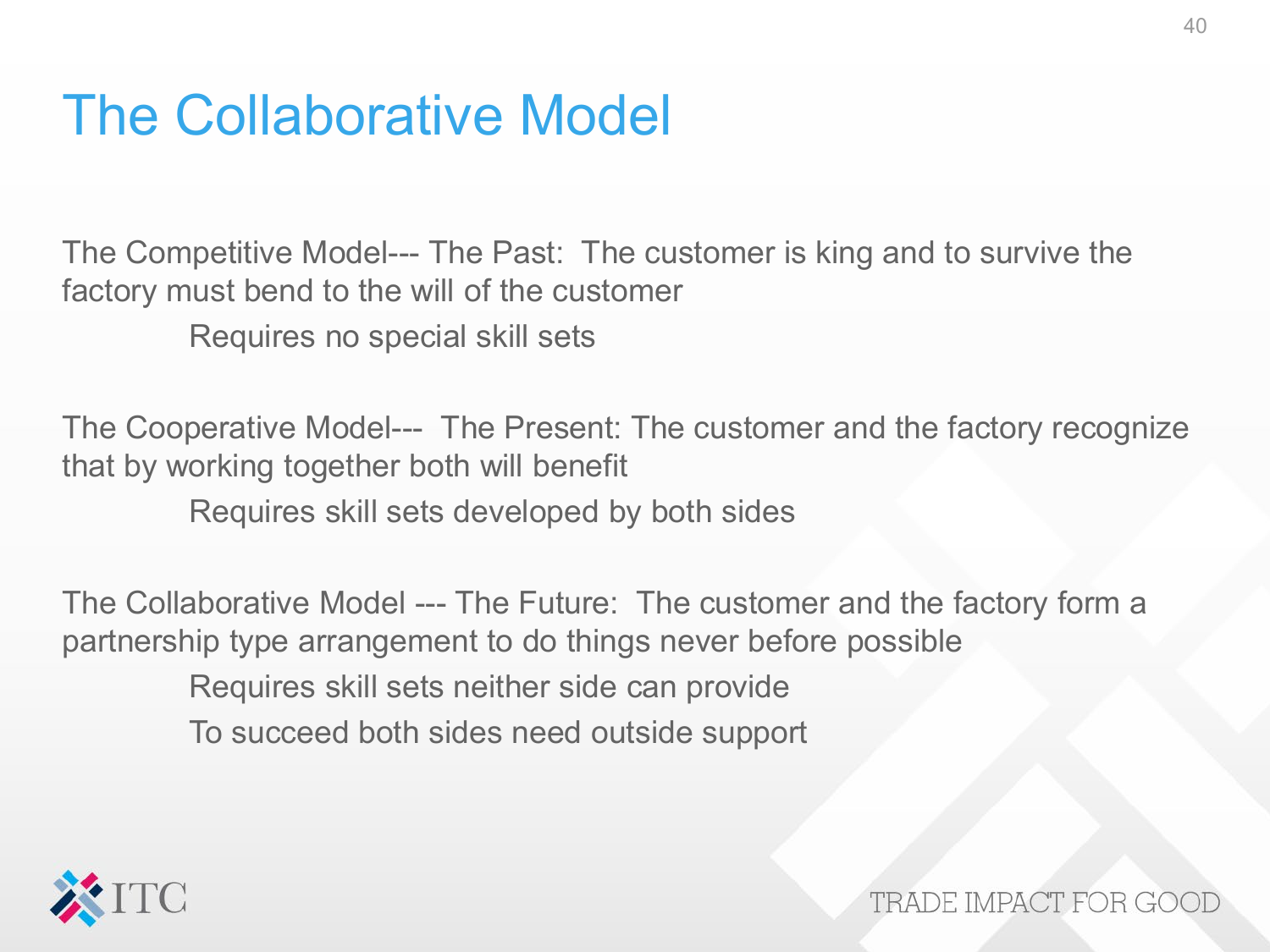# The Collaborative Model: SME Factories and **Customers**

SMEs on both the customer and the factory sides have long been the orphans of the Global Garment Industry. The assumption was that SME factories could work together with SME customers. This proved to be illusory. In the end, professionals were forced to recognize that with some notable exceptions neither had much of a future unless they could move up from SME status.

A generation ago this move was still possible. However, in the past decade the skill sets required by both sides increased to the point that neither side could be competitive. The problem of missing skill sets still remains and we must accept that SMEs cannot become competitive without outside support.

However, in the new industry both SME customers and their potential factory suppliers can become one of the single most profitable global garment industry sectors, provided they are given necessary outside support.

*This is what the Collaborative Model is all about*

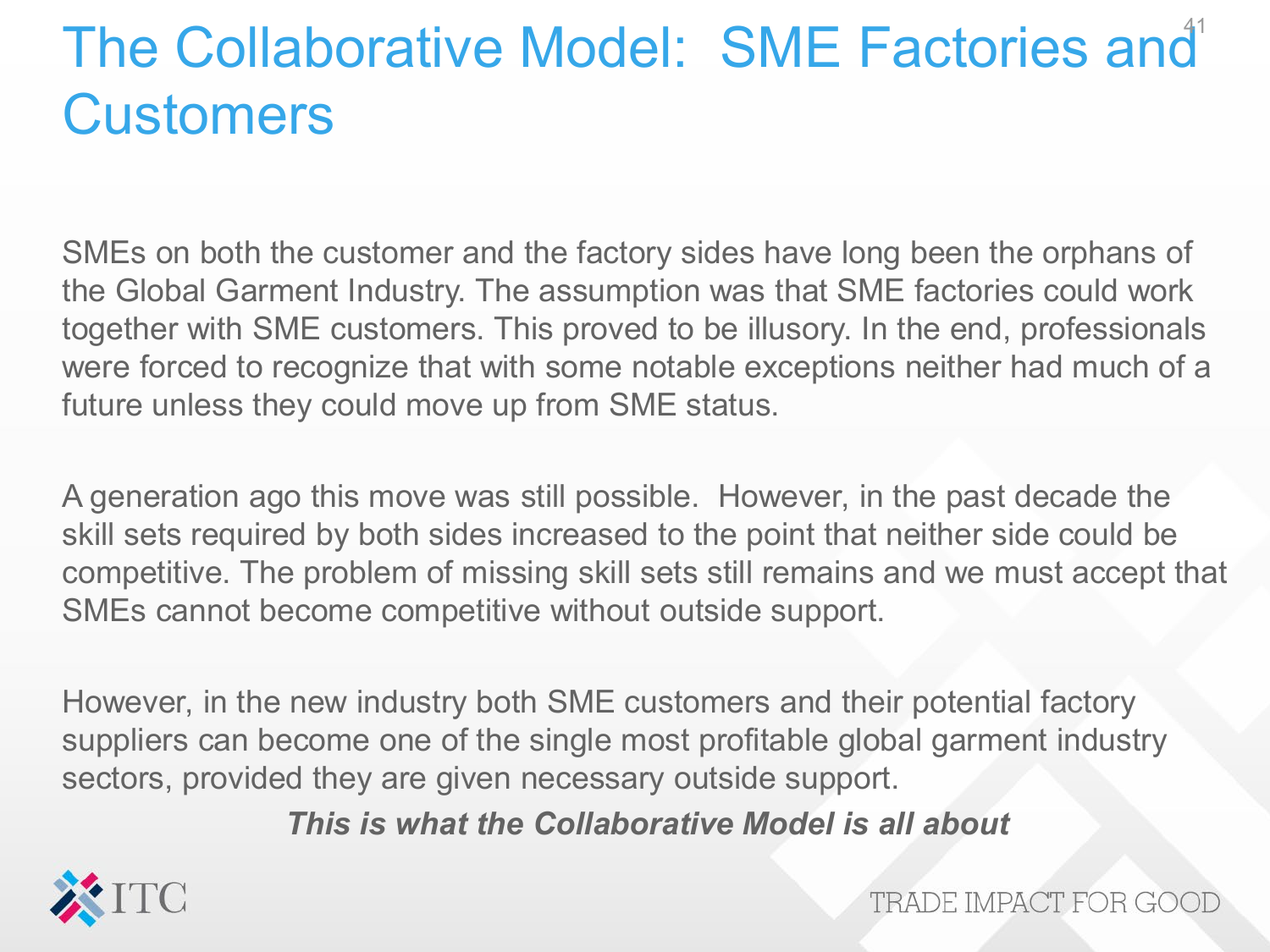#### The Collaborative Model: The SME Strategy

In the new industry, the fastest growing sector is and will remain to be the Pure-Play ecommerce company. These new SME start-ups need SME factory suppliers since their volume is too small to work with the large factory groups. The collaborative model partnership ensures that the relationship of these customers and suppliers can thrive.

The most serious obstacle is the inability of e-commerce companies to work effectively with factory suppliers, just as SME factories are unable to meet the needs of the potential SME e-commerce buyers because neither side has the necessary skill sets

ANY NATIONAL INDUSTRY CAPABLE OF OVERCOMING THESE OBSTACLES WILL BECOME THE WORLD LEADER IN THÌS IMPORTANT NEW SECTOR.

The way forward is to create a national SME Center that will provide the necessary services, assistance and training to allow both the SME factories and their SME ecommerce potential customers to flourish. The following shows the steps in the supply chain where obstacles exist and how the national SME Center can provide the means to remove those obstacles.

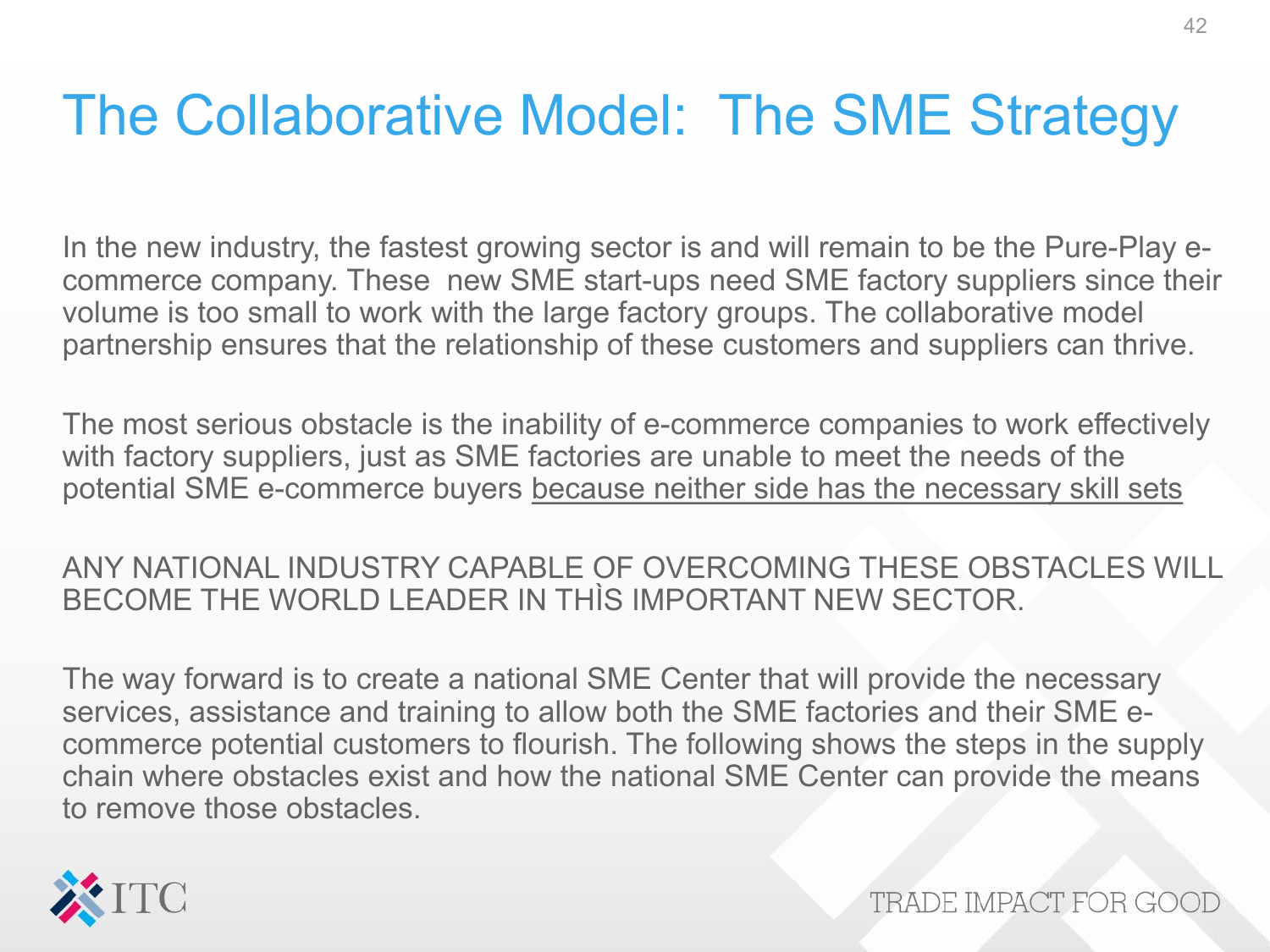# SME Strategy: Fabric Sourcing

- Obstacle: The quantity of fabric required is too small to order directly from most mills. This leaves the SME e-commerce companies with only two alternatives: limit themselves to commodity fabric only or use the limited variety of fashion fabric available for which they must pay a hefty premium.
- Solution: There does exist an almost inexhaustible quantity and variety of fashion fabric available at well below market price. Every garment factory and every fabric mill has quantities of "dead" fabric, usually left over from orders previously shipped. Therefore, a market does exist, but there is no marketplace. The national SME Center would create a virtual online marketplace.

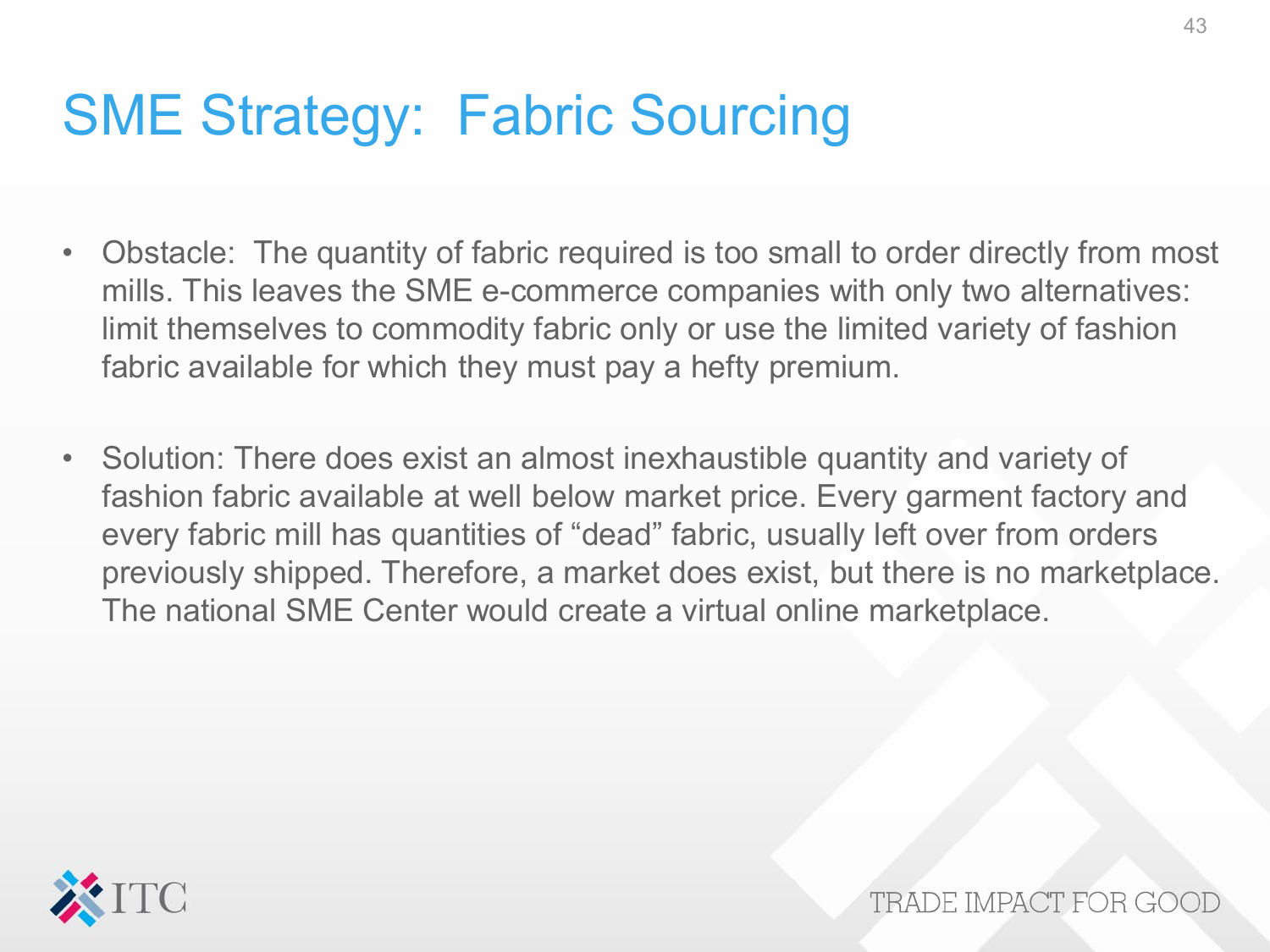# SME Strategy: Providing Skill Sets

Patternmaking, grading and marker making

- a. Obstacle: Based on 14 styles per day (with average two cuttings for each style). No SME factory has the in-house capacity to carry out patternmaking, grading and marker making. There are excellent high-speed computer systems that can produce the work efficiently and in large quantities, but the costs are beyond the means of any SME factory.
- b. Solution: The SME Center creates a sector-wide high-tech patternmaking, grading and marker making facility which can carry out the work at a reasonable cost and send the results to each factory via internet.

Fast-turn production for small quantities

- a. Obstacle: Most SME factories are currently geared to act as subcontractors with workers divided into lines producing relatively large quantities of a few styles. Because of the factory structure and system, factories are trapped at the very bottom. This is probably the greatest cause of sweatshop operations paying slave labor rates.
- b. Solution: The national SME Center would provide engineers to move the factory from lines using single-tasked semi-skilled workers into teams employing multi-tasked sewers. Through the center's work, the sweatshop factories can become totally compliant operations with the highest standards of sustainability and total transparency.

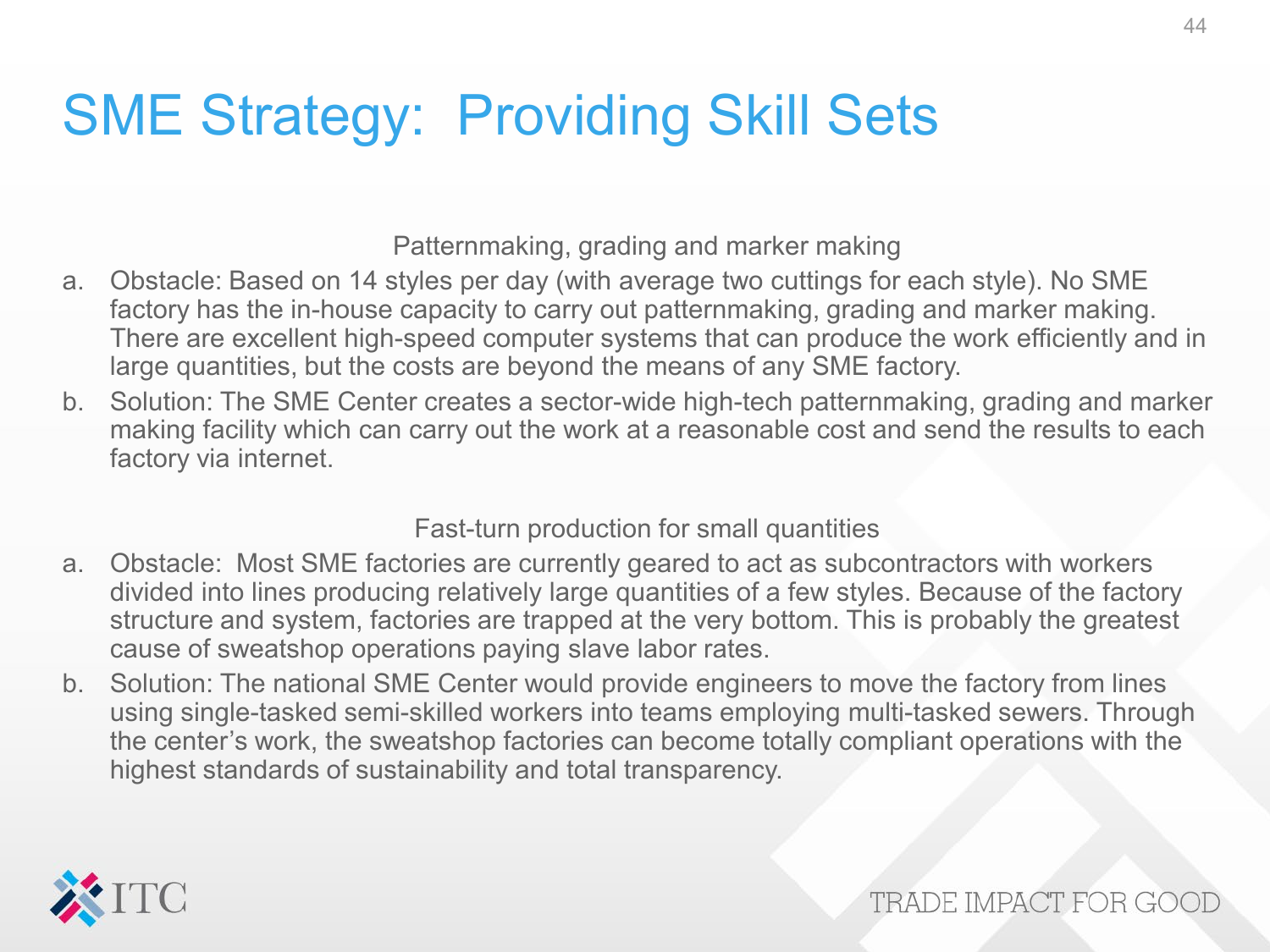# SME Strategy: Providing Skill sets

Pick & Pack consolidation and final shipment to the consumer

- a. Obstacle: The logistics are extremely complex and do not work well in an SME operation.
	- i. Pick & pack for 200-400 individual consumer orders daily is a very expensive proposition for an SME factory.
	- ii. Goods could be shipped from the factory directly to the consumer but the cost would be prohibitive. To be cost-effective, shipments to individual consumers should first be consolidated and then shipped to four or five separate locations where the final pick & pack process takes place with the orders sent on to each individual consumer.
	- iii. An SME factory does not have the facilities necessary to carry out the process.
- b. Solution: The national SME Center creates a single automated facility to service the entire sector.

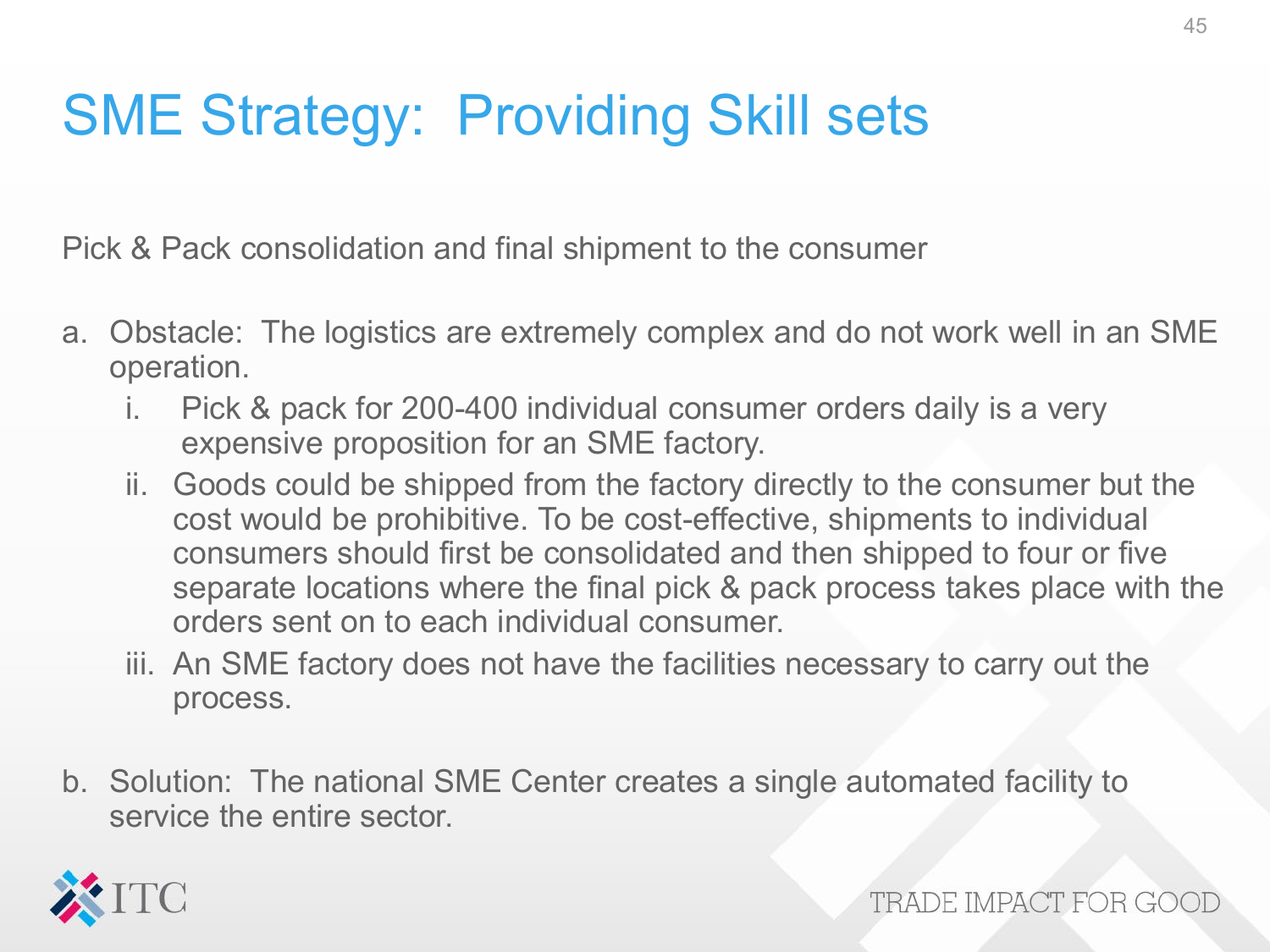#### SME Cost to Value Cost sheet

| <b>Pick &amp; Pack by E-Commerce Company vs SME Factory</b> |                       |         |                       |        |  |  |  |
|-------------------------------------------------------------|-----------------------|---------|-----------------------|--------|--|--|--|
|                                                             | By E-Commerce company |         | <b>By SME Factory</b> |        |  |  |  |
| Fabric                                                      |                       | \$6.00  | \$3.00                |        |  |  |  |
| <b>Trim</b>                                                 |                       | \$1.00  | \$1.00                |        |  |  |  |
| <b>CM Labor</b>                                             |                       | \$7.00  | \$0.64                |        |  |  |  |
| <b>CM Overhead</b>                                          | 70%                   | \$4.90  | \$1.86                | 290%   |  |  |  |
| <b>Cost of Pick &amp; Pack Service</b>                      |                       | \$0.00  | \$0.10                |        |  |  |  |
| <b>Total Cost</b>                                           |                       | \$18.90 | \$6.60                |        |  |  |  |
| <b>Service Charge from SME</b>                              |                       |         |                       |        |  |  |  |
| Center                                                      |                       |         | \$1.32                | 20%    |  |  |  |
| <b>Factory Net Profit</b>                                   |                       |         | \$3.00                |        |  |  |  |
| <b>Total FOB</b>                                            |                       | \$18.90 | \$10.92               |        |  |  |  |
| Freight In                                                  |                       | \$1.00  | \$0.00                |        |  |  |  |
| <b>Freight Out</b>                                          |                       | \$2.00  | \$2.00                |        |  |  |  |
| Pick & Pack                                                 |                       | \$1.00  | \$1.00                |        |  |  |  |
| <b>Cost Shipped to Consumer</b>                             |                       | \$22.90 | \$13.92               | \$8.98 |  |  |  |